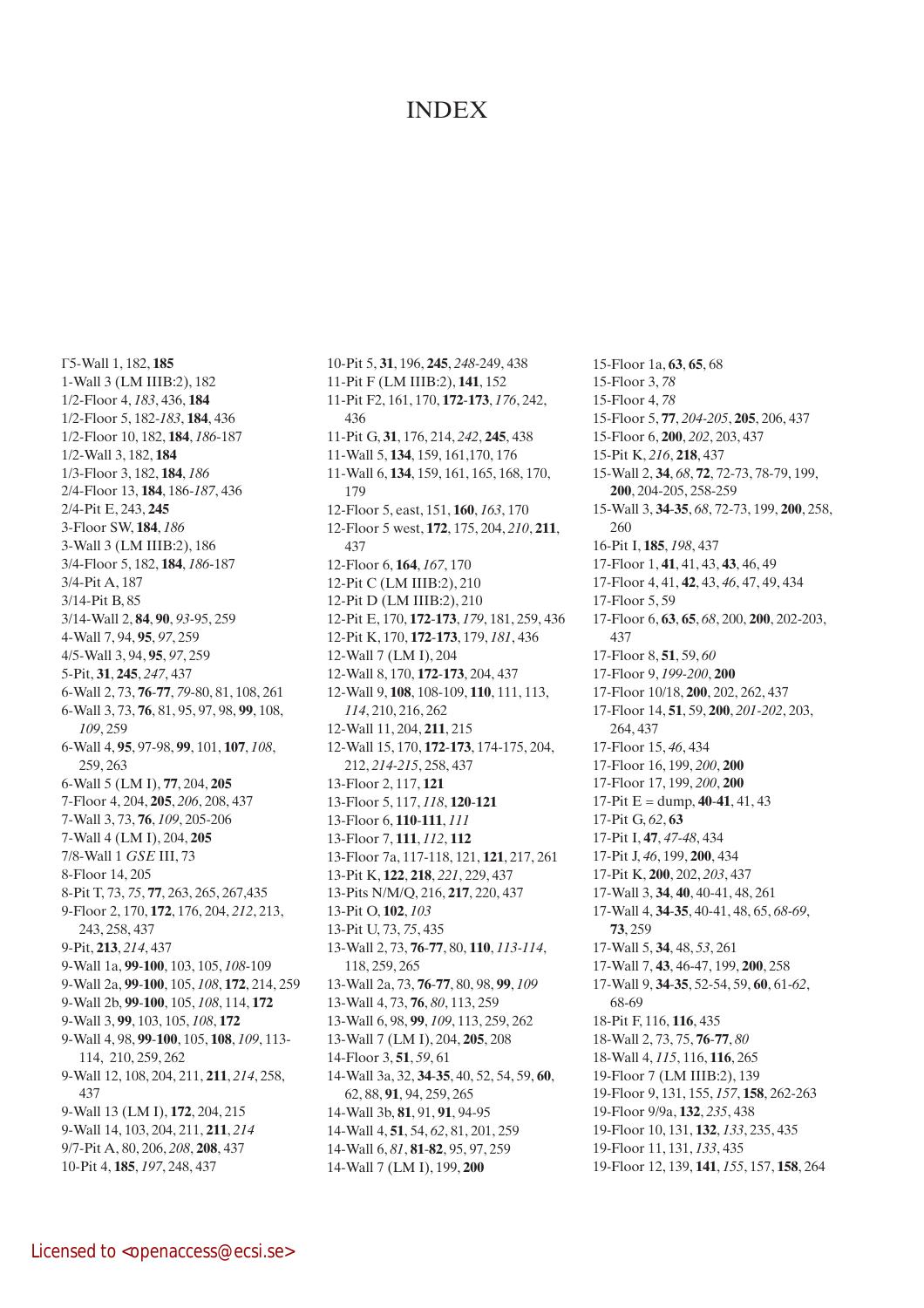19-Floor 13, 157, **158** 19-Floor 16, 153, **164**, *167* 19-Floor 17, *157* 19-Floor 18, *157*, **160**, 166 19-Floor 20, **239**, *240* 19-Floor 21, *161* 19-Floor 22, *161*, 165, 240 19-Floor 23, *161*, 264 19-Floor 24, *166* 19-Floor 25, *166*, 240 19-Floor 26, **239**, 240 19-Floor 27, **239**, 240, 264 19-Floor 34, *157* 19-Floor 35, *161* 19-Floor 36, *161* 19-Floor 37, *165* 19-Floor 38, *165,* 166 19-Floor 39, *238*, **239** 19-Floor 40, *238*, **239** 19-Floor 41, 131, **132**, *235*, 236-237, 438 19-Pit AA, **160**, *161* 19-Pit AC, 133 19-Pit G, *138*, **140**-**141**, 150, 436 19-Pit H (LM IIIB:2), 155, 157 19-Pit K2, **140**, *151*, 153, 436 19-Pit M, *139*, **140**-**141**, 436 19-Pit O, *131*, **132**, 133, 435 19-Pit P, 136, *139*, **140**-**141**, 155, 436 19-Pit Q, 15, 40, 136-137, 139, **140**-**141**, *144*, 436 19-Pit S, 157, **164**, 166, *167*, 259 19-Pit T, **164**, *166* 19-Wall 5, **130**, **134**, 139, 159, 235-236, *237*, 238, 241, 259, 261 19-Wall 6 (LM IIIB:2), 155 19-Wall 7, 129, **130**, 131, *237*, 259 19-Wall 8a, 138, **140**-**141**, *150*, 436 19-Wall 8b, **140**, *150*, 436 19-Wall 9, **134**, 136, 151-153, 157, 163, 165, *168*, 240-241, 436 19-Wall 11, **134**-**135**, 136, 161, *165*, 436 19-Wall 14, **134**, 157, 165-166, 169, 240- 241 19-Wall 20, **134**-**135**, 136, 151, 155, *238*, 241 20-Floor 5, **124**-**125**, *157*, **158**, 159 20-Floor 6, **124**-**125**, 159*, 163* 20-Floor 9, *157*, **158**, 159 20-Floor 10, **160**, *163* 20-Floor 11, **164**, *167* 20-Floor 12, **164**, *167*, 168 20-Floor 14, **164**, *167* 20-Floor 15, **239**, *241* 20-Floor 16, **239**, *241* 20-Floor 23, 152, **160**, *163* 20-Pit AG, **124**, 138, *152*, 163, 224, 436 20-Pit B (LM IIIB:2), 17, 123-124, **124**- **125** 20-Pit F, **158**, *159*

20-Pit G, 123, **124**-**125**, *224*, 438 20-Pit H, *123*, **124**-**125**, 224, 435 20-Pit H2, *124*, **124**-**125**, 224, 435 20-Pit I, *123*, **124**-**125**, 435 20-Pit J, **124**-**125**, *126*, 435 20-Pit K/N, **122**, *229*, **230**, 438 20-Pit L/AJ, **122**, 123-124 **125**, 127, *224*, **225**, 229, 234, 438 20-Pit M, **124**, *127*, 435 20-Pit P, **140**-**141**, *151*, 153, 436 20-Pit Q, **230**, *234*, *438* 20-Pit U, **158**, *159* 20-Pit Z, **164**, *167* 20-Wall 6 (LM I), **125**, 229 20-Wall 7 (LM I), **225**, 229 20-Wall 9, **134**-**135**, 138, 157, 161, *165*, 167, 436 23-Floor 4, 59 23-Floor 7, 82, *83*, **84**, 85, 94 23-Floor 8, 82, **84**, *87*, 264, 435 23-Floor 9, *88* 23-Floor 10, *88* 23-Floor 9/10, **84**, *88*, 259, 435 23-Floor 11, 82-83, **84**, 85, 88, *91*, **91**, 64, 262-263, 435 23-Floor 12 (LM I), 82 23-Pit I, **84**, **90**, *91* 33-Floor 8, 88 33-Wall 2, 82, **84**, *93* abrasive, 207, 386-388 Achladia, 297, 301, 308, 318, 321, 339, 342, 348, 379 Adele, 303, 311, 324, 332, 343 adze, 387 Aghia Irini/Keos, 400-401 Aghios Stephanos/Laconia, 366, 369, 401-402, 404 Agia Aikaterini Square, 9, 17, 29, 265, 267, 290, 297, 299, 305, 311, 322, 324, 326, 333-334, 345-346, 353, 357, 359, 366, 376-377, 396, 418, 429 Agii Apostoli, 284, 303, 310, 312-313, 331, 339, 341, 345, 348, 379 Agios Onoufrios, 308 Agios Silas, 313, 332, 361 Aigidomantra, 284, 303, **376**, 379 Aissa Langadha, 303, 311-312, 318, 333, 348-349 Akrotiri/Thera, 397, 399-402, 404

Akrotiri/west Crete, 308, 322 alabaster, 137, 189, 396-397

376-378, 396, 451

**277***,* 302-303

alabastron, *38*, *62, 70*, 86, *240, 253-254, 256*, 321, 331, 345, 358, 368, 370, 372,

miniature alabastron, **277**, 302-303, 372

baggy alabastron, **277**, 303 globular alabastron, *109, 201, 212,* 

spouted alabastron, *191,* **277***,* 302- 303 straight-sided alabastron, *55, 79*, *131, 156, 197, 209, 230, 242,* **277***,* 302- 303, 373, 375, 378 Alatsomouri/Pakhyammos, 285, 290, 301, 310-312, 318, 349, 379 Amari, 389-390 Amendolara, 371 Amnisos, 289, 296, 300-301, 311-312, 341, 344, 346, 348, 250, 354, 359-360, 379 amphora, *34, 36, 44, 45, 54, 57-58, 73, 96, 104, 117, 119, 127, 142, 144-147, 151- 152, 159, 176, 183,* 188, 190, *192,* 206, 208*, 218, 222,* 224*, 230-232,* 243*, 246,*  247, 250*,* **277***,* 306, 312-313, 316, **351**, 358-359, 363-365, 378, 433, 451 oval-mouthed amphora, *37, 174, 187, 253,* 312-313, 359 amphoriskos, see jar/amphoriskos amphoroid krater, *36-38, 44, 46, 48, 54- 58, 64, 66-67, 69-70,* 72*, 74-75, 78-80, 85-89, 92, 97, 100-101, 118-119, 123, 126-127, 130, 132-133, 138-139, 142, 145-149, 151, 153, 156-157, 159, 162, 167-168, 170-171, 178-181, 186, 188, 192-193, 196, 210, 217, 222, 224, 226- 228, 230-232, 234, 244, 248, 252-253, 255-257,* **277***,* 305-309, 313, 324, 328, 330, **337**, 341, 360, 362-365, 373-376, 378, 451, 453 amulet, 83, *196*, 269, 388, 390, 430 analysed, 16, 33, 35936, 39, 44-45, 52, 55, 56-58, 64, 67, 78-79, 88, 93, 98, 100, 104, 106, 109, 111, 113, 126, 136- 137, 142-144, 150, 155, 159, 166-167, 170-171, 174-175, 179, 191, 194, 197, 208, 212-214, 219-220, 226-227, 233, 242-243, 246-247, 249, 252, 253, 255- 257, 273, 275, 280, 283, 285-286, 288, 291-292, 294-296, 310, 321, 323, 328, 355-336, 347, 349-350, 352, 362, 370- 372, 394, 418-419, 423-424, 431, 433 anchor, *82*, **82**, 389, 430 Angathia, 379 Angeliana/Mylopotamou, 348 Aniphoros/Archanes, 301 Annex, 29, **30**, 73, 80, *81*, **81**, 82, 95, 97, 260-261, 264-265, **266** Anopolis, 296, 328 Aphaia sanctuary/Aigina, 394-396 Apodoulou, 284, 303, 318, 379 appliqué, 384, 390-391 Aptera, 317 Archanes, 283-285, 289, 293, 300-301, 305, 313, 315, 318, 321, 338-339, 341- 343, 345, 348, 350, 356, 361, 379 Argolid, Argive, 253, 366-367. 369, 371, 375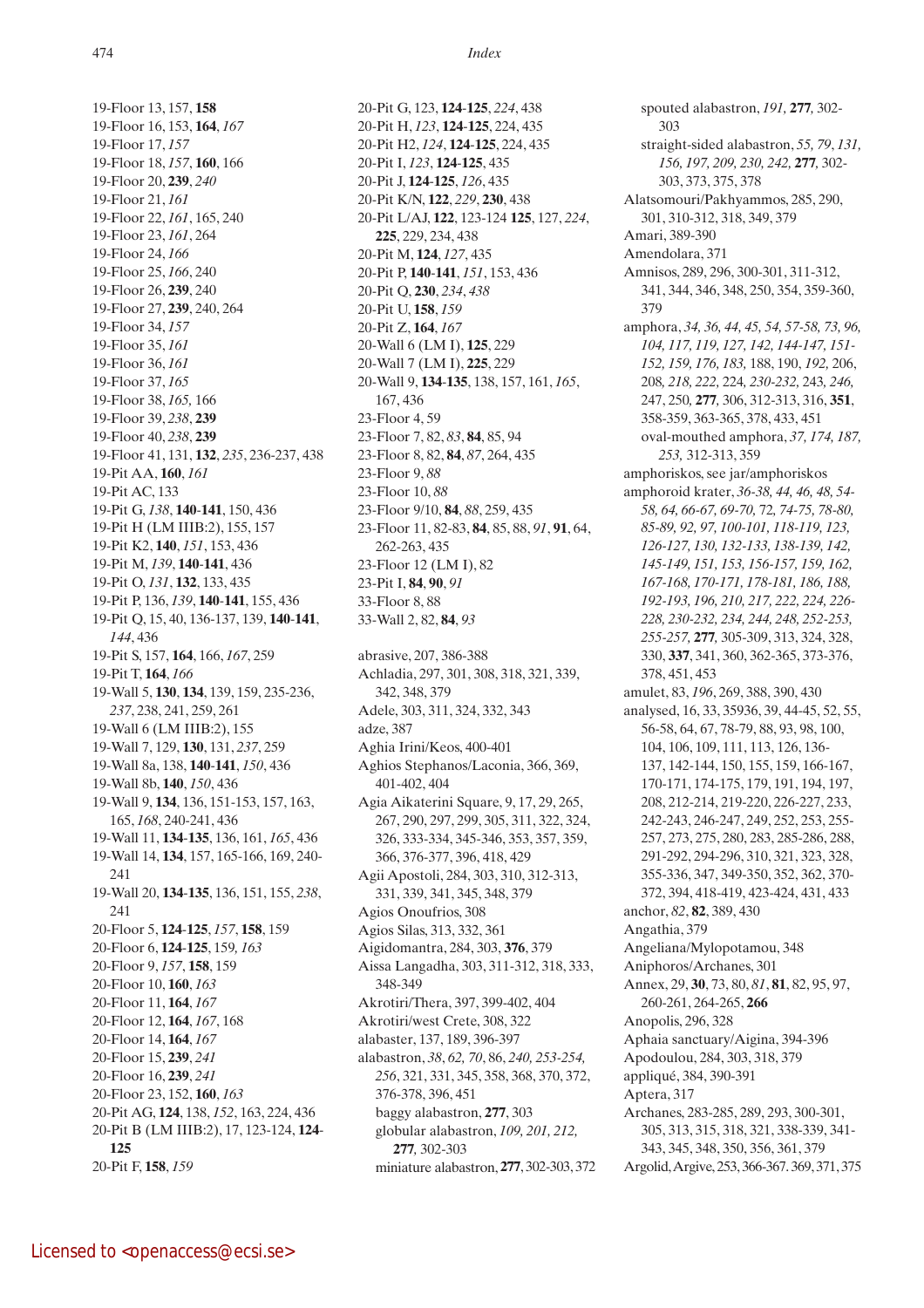315, 320, 322, 324, 328, 330-332, 334, 375, **376**, 379, 425 arrowhead, *39*, *167*, 269, 384-385, 389, 430 Artsa, 284, 347, 358, 379 ash, 41, 43, 46, 73, 78, 87-88, 101, 118, 138, 161, 199-203, **200**, 206, 235, 240, 264, 374-375 ashlar blocks, 62, 81, 108, 259 Ashmolean Museum, Oxford, 298, 322, 324, 328, 332 askos, 123, *213, 232*, **277**, 303, 332-333, 396, 451, 453 Aspa/Palaikastro, 296, 318, 331 Asprosykia, **376** Athenian Agora, 371 *Avis*, *see also* bird, 173, 213 awl, *78*, 383, 389, 392 axe-like stone, *150, 233*, 386-388, 430 balance, 391, 403 basin, *see also* jar/basin, 45, 397 basket vase, *62, 123, 180, 207*, **277**, 324, 327, 333, 451 basketry, 43, 430 bathtub, *35*, 334-335, 451, 453 bead, *173, 189, 196, 201*, 201, *206*, *214*, 318, 381, 385, 390, 430 bead/button/spindle whorl, *39, 78, 194, 213, 129, 247*, 381, 383, 390, 392 bean, 110, 163, 167, 204, 430 bed, 207, 265, 373, 394 beehive, 37, 54, 115, 353 beeswax, 347 bench (platform), **35**, 52-53, *54*, 59, 61, *62*, 68, 71, 265, 373, 387, 391 Between Buildings 1 and 2, 29, 170-181, **172**-**173**, 242, 258, 271, 436 bird, *see also Avis*, 93, 213, 389, 430 boar, 207, 389 boar's tusk, *60*, 390, 430 boat, 389 Boeotia, 366-367, 369, 371 bone, 15, 18, 32, 39, 43, 46-47, 49, 52, 59-62, 64, 66-68, 71-72, 74-75, 78-80, 83, 86-87, 91, 93, 96, 98, 101, 103, 105- 107, *107,* 111-114, 116-118, 121-124, 126-129, 131-132, 138-139, 144, 150, 152-153, 155-157, 159, 162, 165, 167- 168, 173, 175, 179, 181-183, 186-187, *188,* 189, 194, 197-198, *198,* 201-203, 206, 208, 210-217, 219-220, 224, 229, 233, 240-241, 243, 247, 249-250, 262, 269, 318, 323, 381, 383, 386, 389-392, 404, 430 implement, *74, 181, 241* tool, *79*

Arkalochori cave, 379

Armenoi, 285, 297, 300-303, 311, 314-

unworked (object), *59* worked, *110, 201, 207, 213 Bos*, 32, 39, 43, 47, 52, 59, 62, 64, 67, 71, 79, 91, 93, 98, 111-112, 114, 117, 121, 123, 126, 127-128, 138, 150, 152-153, 156, 167-168, 173, 175, 179, 181, 186,- 187 198, 201, 203, 208, 210, 211, 219, 220, 224, 229, 233, 241, 247, 430 *Bos primigenius*, 121, 430 bowl, *39, 45, 49-50, 64, 93, 118, 128, 145, 148, 166-167, 171, 179, 189, 197, 203, 213, 231, 233, 240, 253-257,* 364-365, 367, 369-370, 396-398 bowl (deep), *33-34, 36-38, 41-46, 50, 54-56, 58,* 59*, 60, 62, 64,* 65*, 66-67,*  71, 73*, 76-77,* 78, 80, 82*, 85-87,* 88*, 89,* 91, 96-98, *100,* 101*, 103-104, 106,* 109, 111*, 114-115, 118-119, 123-124, 127, 129, 131-132, 136- 138, 141-145, 147-149, 155-157, 159, 165, 171, 174-175, 177-178, 180-182,* 186*, 187,* 188-189*, 190, 192,* 195*, 197,* 208*,* 211*, 223,* 225, 230*,* 234, 243, 247*, 254-257*, 273, **277**, 278, 281, 285-291, 300, 305, 310, 312, 328, **337**, 341, 360-361, 363, 373-374, 376-378, 414, 417, 421, 426, 433, 445-446, 451-452 basket-handled, *96,* **277***,* 286, 288- 290 large (coarse) bowl, *35, 44, 55-56, 145-146,* **351***,* 356, 373-374 miniature bowl, *181*, 286, 289 pedestal bowl, *66, 143, 177, 219, 222-223, 248,* 328-329, 347, **351**, 355-356, 451 shallow bowl, *36, 54, 62, 70, 83, 85, 89, 92, 96, 98, 115, 119-120, 128, 139, 143, 147-148, 153, 177, 191- 192, 195, 209, 223, 227, 248, 250*, 285, **337**, 340-341, 374 box, 49, 231, 293, 300, 318, 335, 357, 414 bracelet, 220, 395 brading, 383, 387-388 brazier, *71, 143*, 225, *246, 255*, 264, 346, 347, **351**, 356, 358, 433, 451 bread oven, *223, 231*, **351**, 356-357, 451, 453 British Museum, 328 Broglio di Trebisacce, 371 bronze, 18, *58-59,* 59, *60, 62*, *67, 71, 83, 98, 104, 107, 110, 121, 122, 153, 155,*  155, *159, 162, 181, 186,* 188, *189, 194, 196, 202, 219, 220, 233, 247-248,* 269, 285, 322, 324, 344, 383, 384-387, 389- 392, 430-431 bronze industry, 384-386, 392, 430 bronze sheet, 74, 79, 385-386, 391, 430 Brussels, 333

Building 1 (LM IIIA:2), 29, **31**, 47, 199- 215, 216, 258-260, 262, 264-265, 374, 429-430, 449 Building 1 (LM IIIB:1), 29, **30**, 32-128, 187, 199, 204, 258-265, 267, 269, 270, 272, 374, 383, 424, 429-430, 449 Building 2, (LM IIIA:2) 29, **31**, 198, 235-237, 238, 258-261, 264, 265, 268- 269, 271-272, 429 Building 2 (LM IIIB:1), 29, **30**, 48, 129- 133, 136, 155, 174-175, 195, 198, 249, 258-259, 262-265, 268-269, 424, 429 Building 3 (LM IIIB:1), 29, **30**, 115-116, 267, 429 "Building 4" (LM IIIB:1), 29, **30**, 182- 183, 187, 267-268 bull, 56, 86, 203, 210, 313, 394, 396 calcite, *39, 46,* 64, *79, 153, 156*, 179, *207, 247,* 269, 386, 391, 397 *Canis*, *see also* dog, 79, 126, 224 *Capra*, *see also* goat and *Ovis/Capra*, 39, 43, 46, 59-60, 64, 67, 71, 74, 79-80, 86, 91, 93, 105, 112, 114, 116-117, 121-122, 126-128, 131, 138, 150, 153, 155, 159, 162, 168, 173, 175, 179, 181, 198, 208, 210, 211, 219, 224, 229, 233, 249, 430 *Capra aegagrus cretensis*, *see also* krikri 86, 168, 179 caprid, 32, 39, 43, 46, 47, 49, 52, 59-61, 64, 67, 71-72, 74-75, 79-80, 83, 86, 91, 93, 98, 111, 152, 181, 183, 186, 194, 206, 208, 210, 430 carpentry, 403, 430 Casale Rizzo, 371 *Cervus*, *see also* deer and stag, 39, 121, 128, 144, 159, 173, 175, 179, 181, 216, 219, 224, 233, 241, 430 chair, 207, 364 chalk groove, 29, 81, **81**, 94-95 charcoal, 18, 32, 40-41, 43, 48-49, 54, 59-60, 62, 65-66, 68, 73, 77-78, 80, 83, 87-88, 91, 93, 109, 113-114, 116, 118, 121, 129, 133, 138, 151, 155, 157, 159, 161, 163, 165-167, 170, 174-176, 179, 181-183, 186-187, 190, 195, 201-203, 206, 208, 210-211, 217, 221, 229, 234- 235, 238, 240, 243, 249, 264, 348, 353, 358, 374 chisel, *220, 247*, 384, 385, 430 *ciotola carenata, see also* Handmade Burnished Ware, *44*-*45,* 371, 451, 453 clay lining, *39,* 65, *90, 94,* 97-98, *103, 107,*  108-109, *163, 167, 180,* 196, 204, *204,* 258-260, 429-430 closed vessel, *33, 35-38, 41, 44-46, 48, 50, 52, 55-58, 64, 66-67, 70,* 72*, 73-74, 77-80, 85, 87-89, 91-92, 94, 96, 98, 100,*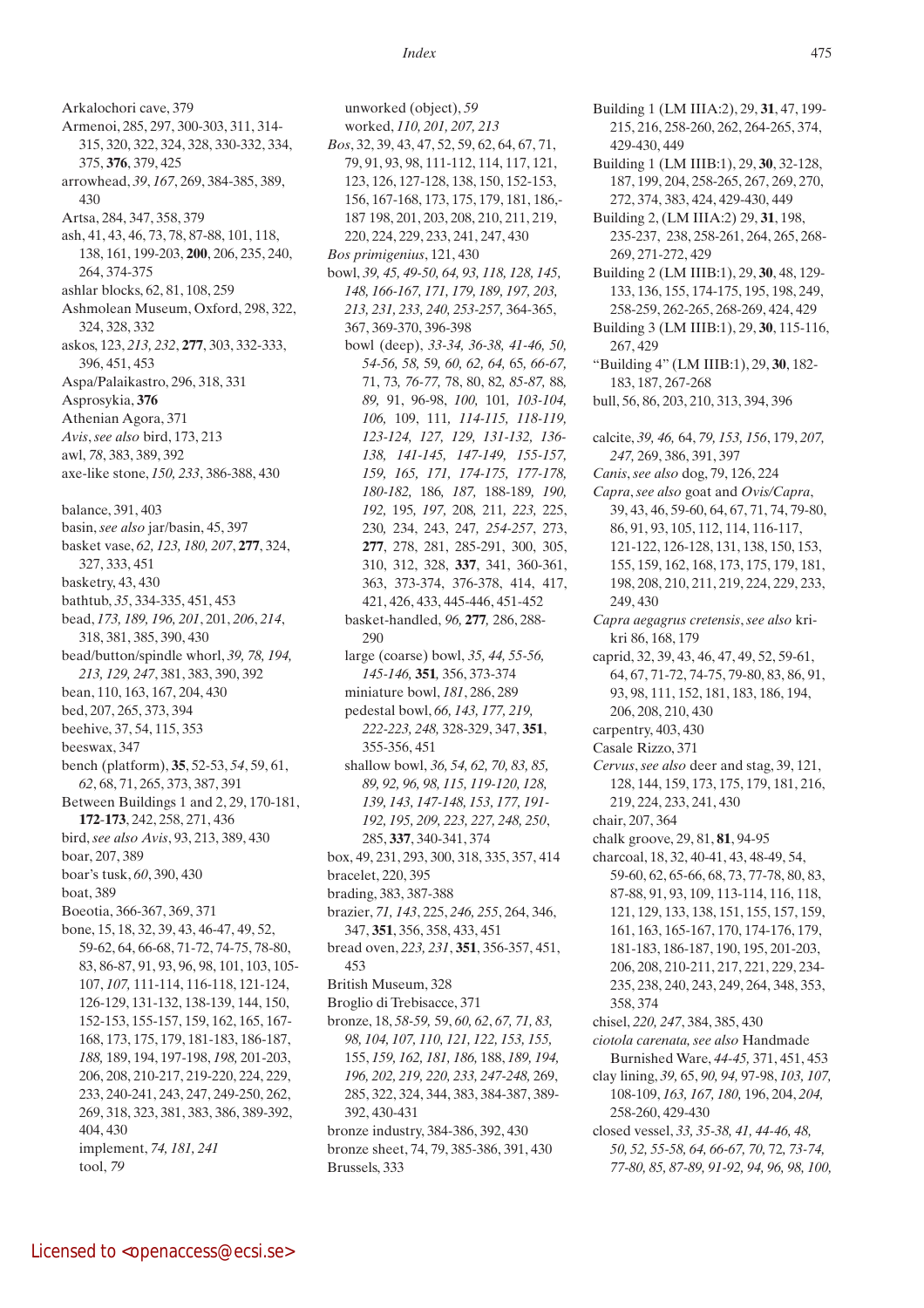103*, 104, 106,* 107*, 109, 114-116, 119- 121, 123-124, 127-133, 136, 138-139, 142, 144-149, 151, 153, 155-156, 159, 161-163, 165-169, 171,* 174*, 175-181,*  182*, 187-193, 195-196, 201-203, 206- 210, 212, 215-217, 219-223, 225-236, 238, 240-244, 246-248,* 249*, 250, 253- 257*, 451 cloth, 52, 174, 328, 343, 383 cod-piece, 162 "collector", 421, 425 cone, miniature, 196, 451 cooking area (place), 375 cooking dish, *34, 64, 87,* 87-88, *88, 100,*  124, *148, 150, 153,* 161, 163, *174, 177, 191, 209, 219,* 225, *227,* 230, *231,* 234, *240,* 349, **351**, 352, 374, 430, 434, 451 cooking jar, *97,119, 146, 151, 191,* 350, **351**, 352, 355, 451, 453 cooking support, 383 cooking vessel/pot, 332, 350, 352, 354, 358, 365, 373-375, 429, 449 Corridor/Space I, 46, 72-81, **76**, 98, 101, 262, 264, 392, 394 Courtyard (LM IIIA:2), 29, **31**, 136, 187, 199, 235, 237, 238-241, 258-259, 261- 264, 268-269, 271, 374, 392 Courtyard (LM IIIB:1), 29, **30**, 40, 48, 123, 126, 129, 131, 134-169, 176, 187, 199, 224, 258-259, 261-264, 268-269, 271, 374, 392, 429 cover stone (slab), **40**, 41, 43, 263 crab-claw, *161*, 389-390 crow, *see also Avis*, 213 crucible, *86*, 269, 374, 384-385, 392, 430 cult vessel, *127*, 395 cup, 38, 48, 61, 67, 70, 73, 77-78, 80, 82, 86, 92, 96-98, 100-101, 103-104, 106- 107, 109, 111, *113*, 128, 131, 143, 155- 156, 162-163, 166, 170, *171*, 175-176, 183, 186, 188-190, 193-196, 198, 204, 206-208, 211-213, 215, 219, *221*, 224, *225*, 233, *234*, 242,243, 246-248, 250, *254*, 367, 369-370 conical cup, 38, *42, 44,* 45, 62*, 78,*  91-92, 96-98, 100-101, 103*, 104,*  105-106, 109, *109,*123-124, *126,*  127-128*, 136,* 138*, 142-143, 148,*  150*, 151,* 152-153, 156-157, 161- 163, 165, 167, 170, 175-176*, 177,*  183, 187*, 188,* 189, *192,* 195-196*, 197,* 198, 201-203*, 204,* 206, 208- 209, 212-215*, 223,* 224-225*, 226,*  229-230*, 232,* 233-234, 236, *238,*  240-241, 243*, 247,* 248*, 249*, 290, 319-320, 335, **337**, 347-349, 356, 365, 373-375, 391, 426, 433, 445- 446, 451

cup (deep), *33-37, 41, 44, 46-50, 52,* 

*55-56, 58, 60-62, 64, 66-67, 70-71, 74-80, 83, 85, 88-89, 91-92, 96, 101- 102, 104, 106-107, 109, 111, 114- 120, 122-128, 133, 137, 142-146, 149, 151-153, 155-157, 159, 161- 163, 165-171, 174-183, 186, 188, 190-193, 195-197, 200-203, 206- 212, 214-235, 238, 240-242, 244, 246, 248-250, 252-257*, 273, 274- 276, **277**, 278-279, 280-284, 285- 286, 288-290, 292, 304-305, 309, 314, 325, 328, **337**, 339-340, 360- 363, 373-376, 378, 414, 417, 421, 423, 426, 433, 445-446, 451-453 footed cup, (one-handled, twohandled), *35, 37, 42, 44-45,* 46*, 48, 50, 55-57, 64, 66-67, 70-71, 73,* 75*, 75, 77, 83, 85, 88-89, 104,* 106*, 109,*  111*, 119,* 123-124, 126-127*, 128, 131-132,* 138*, 142-149,* 150, 152, 156*, 157,* 159, 161*, 162,* 163, 167*, 170-171, 174-175, 177-180, 186, 190-191, 193,* 195-196*, 197, 202,*  203, 208*, 209,* 212*,* 214-215*, 222,*  225*, 226-227,* 230*, 231,* 234, *242,*  243*, 244, 246, 248-249, 253, 257*, 274, **277**, 280, 283, 285, 290, 335, 337, 338-339, 340, 347, 373-375, 377-378, 433, 445-446, 449, 451, 453 globular cup, *50,* 274, **277**, 280, 284- 285, 325, 375, 378-379 miniature cup, *36, 75, 104, 107, 119, 133, 146, 207, 211, 219, 226-227, 229, 232, 241-242, 252,* 274, **277**, 280, 283, 284-285, 344, 349, 451 semiglobular cup, 38*, 86,* 109*,* 171*, 226-227, 231,* 233, 240, 250*,* **337**, 347-348, 451 shallow cup, *54-55, 67, 70, 96, 137, 153, 178, 187-188, 190-192, 195, 197, 203, 208, 219-221, 223, 225, 234, 241-244, 249-250, 254-255*, 274, **277**, *279*, 280, *283*, 284, **337**, 339-340, 363, 367, 369-370, 375 spouted cup, *114, 149, 224,* 274, **277**, 280, 285, 324, 342, 367, 369, 378 straight-sided cup, *147, 250*, 274, **277**, 279-280, 283-284, 374, 377 tripod cup, 70, 176, 196, 451 cupboard, 29, 52, *53*, 59-60, 265, 319, 373, 429, 431 cut-marks, 93 Cyprus, 301, 305, 322, 328, 371-372, 375, 377, 384, 430-431

dagger, *101, 194, 240,* 384-385, 389, 430 *Dama*, *see also* deer, stag, *Cervus*, 39, 62, 117, 121, 128, 144, 181, 430

Debla, 401 decoration on Minoan pottery alternating V's, *92, 104*, 274, 280, 286, **287** arcs adder mark, *70, 196, 253*, 278, 301, 313, 331, 361-362 alternating arcs, *33, 38, 41, 50, 58, 66-67, 79, 87, 96, 100, 102, 114, 119-120, 122, 124, 130, 133, 142, 145-146, 149, 150, 162-163, 165, 168, 171, 177-178, 180, 190, 196-197, 201, 203, 212, 217, 226, 228, 230-231, 240, 242-243, 249, 256*, 274-275, 278-279, 281-282, 284-286, **287**, 288-289, 293, 297- 298, 300-301, 303, 305, 307-308, 310-314, 317, 321-322, 324, 326, 328-, 331-332, 361329 multiple arcs *35, 56, 66, 71, 75, 88, 96, 119, 127, 139, 143, 145-146, 155, 163, 166, 170, 176, 183, 192-193, 202, 210-212, 215, 226- 227, 243-244, 250, 254*, 275, 278, 281, 283-284, 292-293, 297-298, 299, 303-305, 309, 313-341, 318, 322, 330, 332, 361, 362-363 tricurved arcs, *96, 118, 124, 137, 142, 156, 168, 193, 202, 209-211, 219, 226, 232, 244, 246, 250, 253, 257*, 275, 278, 281-283, 286, **287**, 296, 302, 319, 332, 361-362 argonauts, *76*, 289, 292, 297, 300, 308, 322, 329, 361 bird, *35, 46, 55, 96, 109, 114, 116, 126, 163, 171, 179, 191, 208, 221-222, 234, 240, 246, 248, 253, 257*, 274, 275, 278, 281-283, 290, 293, 299, 302, 304-305, 310, 318, 322, 326, 331-333, 361, 372, 375-376, 396, 430 blob decoration, *104*, 278, 281 blot and trickle, 310-311, 359, 378 branch, *175, 232*, 300, 304-305, 308, 329, 332-333 bucranium, 313 chariot, 302, 375-377 chessboard pattern, *62, 175, 188, 232, 253*, 319, 321, 333-334 chevrons, *33, 38, 41, 45, 50, 85, 89, 103-104, 109, 117-119, 124, 132, 142, 144, 149, 152, 156, 163, 171, 174-175, 180, 191-192, 197, 206, 208-209, 211-212, 219, 222-223, 227, 230-232, 234, 240, 242, 243, 246, 249, 253-256,* 275, 278-279, 281-283, 285-286, **287**, 288, 291- 292, 295, 297-300, 302, 305-310, 312, 314, 318, 320-321, 325, 331,

360-362, 364, 369-370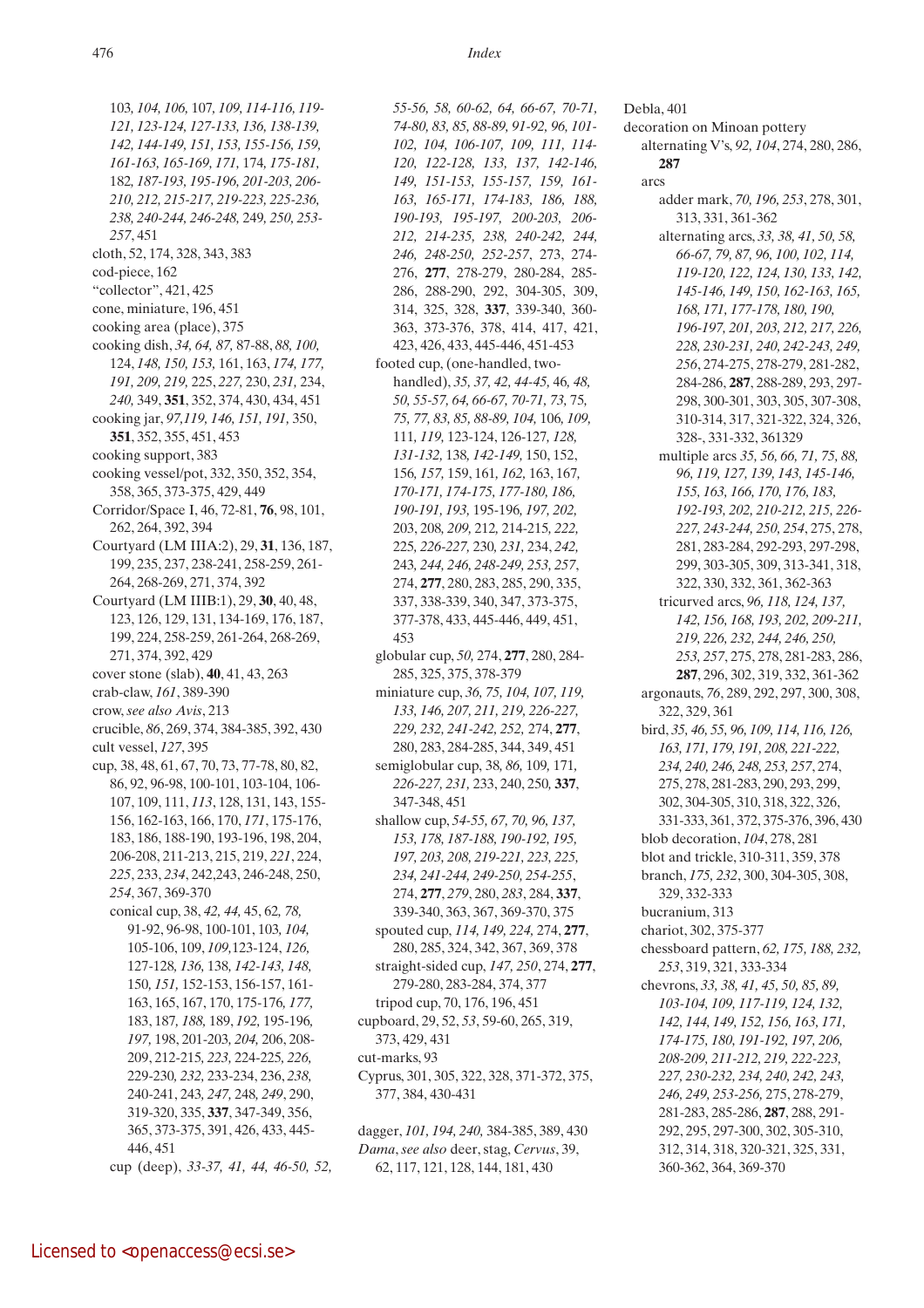parallel chevrons, *70, 74-75, 96, 104, 113, 153, 178, 207-208, 244, 252*, 280, 282, 284-285, 289, 293, 297, 309-311, 313, 332, 334, 362, 367 vertical chevrons, *35, 45, 55, 57, 66, 127, 168, 191, 209, 253, 255*, 286, **287**, 288, 291-292, 303-304, 320, 322 circle, *33, 38, 41-42, 45, 48-50, 54-56, 60, 64, 70, 77, 79, 85-87, 92-93, 103-104, 106-107, 109, 115, 119, 123, 126, 128, 138, 145-147, 162, 171, 175, 177-180, 190-192, 197, 209, 211-212, 214, 217, 221-223, 227, 230, 234, 244, 249, 250, 252- 253, 255, 257*, 274-275, 278-279, 281, 283, 286, 288-290, 292, 298, 304-305, 308, 313, 316, 318-319, 323, 327-328, 330-331, 356, 364, 367, 369-370, 415, 418 comb pattern, *104, 190*, 278-280 concentric circles, *38, 50, 146, 211, 227, 244, 250*, 283, 327-328, 330- 331, 369 cross, *44, 56, 104, 118, 126-127, 145, 175, 222, 226, 244, 256*, 278, 286, 294-295, 299, 363 cult scene, 329 curved stripes, 285, 311 dolphin, *106*, 331 double axe, 305, 318, 326, 329, 376 double C's, triple C's, *70, 101, 192, 196, 234, 246, 256*, 275, 278, 291, 301, 305, 361-362 dribble and dot, 320 dripping paint, *55*, 313, 317 festoon, *37, 45, 47, 57, 64, 77, 89, 125, 139, 177, 180, 191-193, 207, 215, 217, 219, 221-223, 225, 227, 230-232, 234, 242-244, 256*, 275, 278, 281-282, 284, 286, **287**, 288, 302, 304-305, 370-308, 313, 318, 361, 363 figure-of-eight shield, 318 fish, *106, 136, 206,* 284, 292 304, 311, 314, 317, 324, 329, 332, 333, 375 flower, *36-37, 45, 48-49, 55-57, 64, 66, 77, 79, 85, 88-89, 96, 103-104, 107, 109, 111, 114, 117-119, 133, 138, 142-149, 151-152, 155-156, 159, 171, 174-176, 180, 183, 188, 206, 208-209, 212, 217, 221-222, 225- 227, 230, 240-241, 252, 253-254, 256-257*, 274-275, 278-282, 284- 285, 289-294, 298-301, 304-312, 314, 316, 318-322, 326, 328, 331- 333, 361-364, 366-368, 370, 375 Minoan, *34, 36-38, 42, 52, 56, 66,* 

*96, 132, 136, 138, 145, 178, 180, 190-193, 219, 221, 252-256,*  274-275, 278, 286, **287**, 288-289, 291-292, 299, 301, 309, 319, 375 Mycenaean, *147, 254*, 280, 368, 377 foliate, *188, 190, 195*, 280, 302, 307, 317, 320, 326, 331 foliate band, *35, 66, 80, 85, 96, 104, 106, 124, 128, 131, 139, 142, 159, 163, 171, 186, 188, 190-193, 206, 208-209, 219, 222, 224, 226, 228-229-230, 232-233, 235, 243, 248, 253-254, 257*, 274-275, 282, 284, 296, 298, 302, 306, 308-311, 316, 320-322, 324-326, 328-329, 332, 363-364, 367, 369, 372 foliate scroll, *33, 47, 70, 74, 77, 174, 193, 195-196, 208, 211, 223, 226, 242, 254*, 275, 278-279, 281-282, 284, 289, 293, 310, 317, 334 simple foliate, *50, 56, 180*, 280, 289, 310-312, 314, 321 "free style", *70, 175, 227, 238*, 281 goat, 313, 318 griffin, 317-318 hook, *36-37, 181*, 294 horns of consecration, *127*, 283, 305, 308, 318, 326, 329-330, 332, 376 ibex, 308 irises, *33, 50, 67, 74, 78-79, 91-92, 94, 104, 115, 119, 139, 142, 151, 156-162, 166-170, 178, 190-191, 193, 195, 203, 207-208, 215, 219, 222-223, 225-227, 229-232, 234, 238, 243, 246, 248, 250, 257*, 274- 275, 278, 279, 280-284, 289, 293, 305, 307, 309, 313, 324, 325-327, 331, 362-363 iris cross, *74, 118, 244*, 290, 327- 328 simple iris, 279, 283 ivy, *153*, 368 ivy chain, *127,* 305, 308, 361 ivy leaf, *208*, 313, 363 ladder, *89, 157, 175, 180, 226, 232, 253-254, 257*, 274, 291, 304, 310, 319, 333, 365 leaf/leaves, *54, 64, 101, 144, 159, 188, 192, 208, 222-224, 232*, 282, 299, 313-314, 316-317, 326, 375 lozenges, *58, 88-89, 103, 107, 114, 127, 145, 149, 152, 155, 157, 170, 196- 197, 206, 209, 222, 232, 240, 242, 249, 255-256*, 275, 279-283, 286, **287**, 288-289, 291, 293, 298, 300- 302, 307, 309-310, 312, 319-320, 322, 332, 360, 362-363, 376

elaborated lozenges, *35, 107, 153, 191, 193, 206-207, 230, 234, 256*, 274-275, 278, 281, 284, 297-298, 302, 307, 361, 363 hatched lozenges (and loops), *47, 55, 64, 66, 85, 87, 94, 119-120, 122, 124-125, 142, 144, 148, 168, 176, 190, 192, 195, 209, 230, 234, 255*, 275, 278, 281, 285-286, **287**, 288-289, 291, 299-301, 304- 306, 315-316, 319, 324, 361 lyre, 318, 376 man, 318, 376 network, *37, 49, 80, 96, 119, 159, 162, 168, 191, 206, 208-209, 217, 219, 231, 238, 240, 242, 246, 253, 255, 257*, 274-275, 278-279, 281- 282, 289, 292, 300, 303, 306, 312, 317-318, 320-322, 324, 326, 332, 361-363, 370, 376 N pattern, *221, 234*, 284, 369 octopus, *33, 35-38, 41-42, 44-46, 48, 50, 54-58, 66, 74-75, 78-79, 87, 100, 103, 118, 123, 126-127, 132, 138-139, 143, 145-147, 149, 151, 155, 167, 171, 174-175, 179-180, 186, 191-193, 197, 216, 228, 249, 252-257*, 291, 292-294, 295-301, 304-308, 311, 313-314, 316-317, 322, 324, 326, 330, 334, 362, 364, 366, 370, 375, 378 octopus-palm, 308, 330 ovals, *119, 147*, 291, 319 hatched ovals, *67, 177, 202,* 286, 314, 321, 364 multiple ovals, *50, 220*, 288, 293 palm, *50, 144, 254*, 279, 291, 299, 300, 309, 317, 321, 326 panelled pattern, *34, 41, 54, 56-58, 64, 86, 88, 118, 120, 137, 139, 141, 144-145, 147-148, 162, 168, 170, 174-176, 179-180, 190-191, 193, 197, 206, 210, 219, 226, 230-232, 242, 246, 254-257*, 274-275, 278- 282, 284, 286, **287**, 289, 291-293, 300, 302-305, 311, 314, 318-322, 325, 331-333, 361-362, 367, 370 papyrus, *75, 92, 221, 231*, 285, 306, 308, 316-317, 369, 375 plastic knob/decoration, *56, 173, 255*, 301, 311, 313, 321, 329-330, 332, 343 quatrefoil, *128, 252*, 275, 289, 298, 305, 308, 317, 328 quirk, *96, 119, 142-143, 146, 155, 171, 193, 197, 226, 246*, 274-275, 278, 280, 284-285, 289, 293, 298, 301- 302, 307, 314, 325, 367 reed decoration, *61, 87, 167, 208, 222,*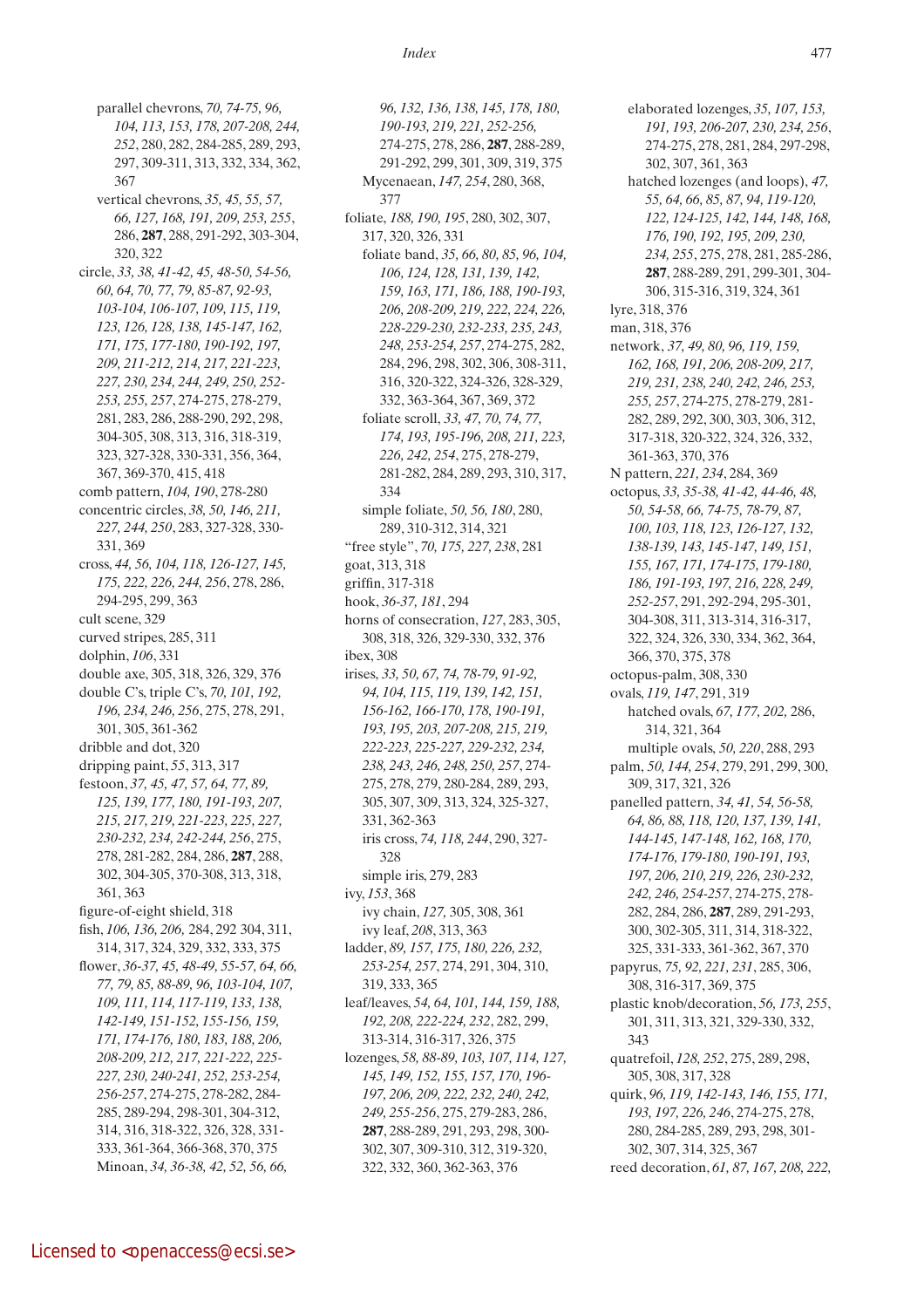*241, 244, 248*, 274, 281, 310, 314, 326 ripple pattern, *71*, 278 rosette, *189, 243, 246, 256*, 293, 305, 317, 321, 325, 368, 370, 375 S's, *70, 92, 119, 188, 191, 195, 206, 215, 219, 222, 232-233, 244*, 274, 281-282, 289, 308, 310-311, 314, 317, 320-321, 326 scale pattern, *33, 77, 91, 107, 113, 116, 120, 146, 167, 190, 193, 195, 216, 221, 230, 234, 255, 257*, 274- 275, 279, 280, 282, 297, 300, 302, 308, 315, 317-318, 361, 363-364, 367, 370 sea-anemone, *33, 89, 127, 133, 180, 206, 228, 253-254*, 278, 286, **287**, 291-292, 299-300, 306, 315, 330, 375 semicircles, *36, 41, 44-45, 50, 57, 67, 79, 89, 97, 109, 114-115, 123, 126, 143, 145, 148-149, 163, 170-171, 174, 178, 183, 187, 190-192, 209, 226-227, 232, 238, 242, 244, 253, 257*, 274-275, 284-286, **287**, 288- 289, 296-299, 302, 306, 310-316, 318-319, 324, 327-328, 332-333, 364, 367 concentric semicircles, *36-37, 41-42, 48, 50, 55-58, 62, 70-71, 75, 77, 85, 87-88, 101, 104, 106, 109, 117-120, 124, 132, 138-139, 141-144, 148-149, 155-156, 159, 163, 166, 170-171, 179, 181, 186, 190-191, 202-203, 206, 208, 219, 223, 226, 231-232, 242-244, 250, 254*, 274-275, 278-286, **287**, 288- 289, 292, 294, 297-300, 304-305, 309-311, 314, 316, 318-319, 325, 330-332, 361 filled semicircles, *34, 37, 44, 47, 50, 56-57, 64, 66, 74-75, 79-80, 85, 88, 92, 101, 118-119, 123, 126, 138-139, 142-143, 145-149, 159, 174, 176, 179-181, 188, 192, 196, 202, 222, 227-228, 230-232, 248, 255-257*, 279, 292, 299, 304-308, 310, 316, 319, 321-325, 362, 364, 376 shell, *66, 88-89, 96, 100-101, 106, 109, 122, 124, 126, 142, 145, 155, 162, 165, 170-171, 174, 177, 179, 186, 191, 197, 203, 207-209, 218, 227, 244, 254, 257*, 274-275, 278-282, 284-286, **287**, 288-289, 297, 307, 309-310, 312, 314, 317, 320, 322, 326, 331, 340, 361 elaborated shells, *44, 162, 178, 216, 229-231,* 275, 278, 297-301, 307-308, 326, 360-361, 367, 376

fringed shells, *103, 162, 231*, 278- 279, 304 shell chain, *36-37, 50, 58, 70, 89, 118, 120, 131, 143, 156, 190-192, 211, 227, 244, 254,* 274, 278-279, 286, 304, 309 snake, *243*, 321, 329 spirals, *33-34, 45, 47, 55-58, 64, 66-67, 70, 75, 77, 80, 83, 85, 87-89, 92, 106, 115, 117-118, 120, 127, 129, 132, 137, 139, 142, 147, 149, 151, 153, 155-156, 159, 163, 165-168, 171, 176-178, 180, 190, 197-198, 201, 208, 211-212, 220, 222, 227, 230- 232, 235, 242, 243-244, 252-255, 257*, 274-275, 278-286, **287**, 289- 295, 298-299, 303-309, 311, 313, 315, 317, 319-320, 326, 328-329, 332, 334, 361, 364, 366, 368 elaborated, 311 hanging, 313 multiple-stemmed, *50, 77, 137, 211,* 279, **287**, 288-289 running, *48, 85, 92, 98, 106, 119, 133, 142, 161, 163, 175, 177, 190, 192, 200, 223, 228, 230, 234, 248, 255-256*, 274, 285, **287**, 290, 292-293, 310, 313-315, 327- 328, 330, 332, 334, 364, 370 spray (spray/flower), *35, 37, 42, 45, 50, 57, 66, 133, 141, 144-149, 174, 176, 193, 243, 253, 256*, 288-289, 291-293, 300, 308, 321-322, 326, 332, 361 sponge pattern, *35-37, 48-49, 60, 66-67, 70, 77, 83, 101, 104, 106-107, 109, 114, 117, 119, 122, 157, 162, 167-168, 175, 191-193, 195, 202, 206, 208, 214, 216, 219, 221-223, 228-229, 232, 234, 238, 240-241, 246, 249*, 274-275, 279, 281-283, 290, 292, 316, 329, 361-362 tongue pattern, *148, 240, 244*, 307, 310 triangles, *33, 50, 57, 70, 96, 146, 156, 167, 177, 189, 190, 198, 202, 221, 243, 252,* **287**, 288, 297, 299-301, 309, 320-321, 324, 364, 366, 369 filled, *33, 48, 116, 119, 126, 163, 192, 202, 209, 221, 232-233, 238, 254*, 281, 296, 298, 316, 324-326, 329, 332 hatched, *33, 35-36, 50, 54-55, 70, 106, 119-120, 125, 145, 162, 177-178, 192-193, 201, 207, 231, 240, 242*, 275, 280, 285-286, 292, 298-299, 302, 306-307, 309, 311, 320 hatched triangles with spaced-out

semicircles, *89, 109, 115, 232*, 275, 313 triangular patch, *123, 234*, 333 zigzag, *33, 35, 37, 50, 54-56, 57, 67, 70, 74, 78, 91, 96, 100, 104, 106-107, 114-115, 119, 121-123, 127, 139, 142-143, 146, 148, 156, 161-162, 168, 171, 174, 178-179, 183, 190-192, 195, 202, 206, 208-210, 220, 222, 226-227, 230, 232-235, 238, 242, 244, 246, 248, 254, 257*, 274-275, 278-279, 281-282, 284- 285, **287**, 288, 291-292, 297-300, 304-305, 307-309, 311, 316-317, 319-321, 325-326, 328, 330-332, 362, 368, 371, 376, 395 zigzag with loops, *58, 62, 64, 143, 149, 153, 195, 206*, 275, 280-281, 299 wavy band, *34, 36-38, 39, 44, 50, 54-58, 62, 64, 66-67, 70, 74-75, 78-79, 83, 85-87, 89, 91-94, 96-98, 100-101, 103, 109, 111, 114- 115, 118-120, 122-127, 129-130, 133, 137, 139, 142-143, 145-149, 152-153, 155-156, 159, 161-163, 166, 168-170, 178-180, 187, 190- 193, 195-197, 202, 206-209, 211, 216-217, 219, 222-223, 226-228, 230, 232-235, 240, 242, 244, 246, 248-249, 252, 254-256*, 274-275, 278-282, 286, **287**, 288-289, 291, 293-294, 296-317, 320-322, 324- 326, 329, 331-335, 362-364, 367- 368, 372, 376, 378 wavy border, *54, 64, 86, 107, 126, 137, 141, 144, 159, 170, 174, 176, 178, 180, 186, 192, 229*, 291, 293, 324-325, 369 wheel, *257*, 275, 297, 332 whorl shell, *45, 58, 96, 133, 136, 141, 145, 162, 171, 177, 179-180, 240, 254, 256-257*, 284, 289, 291-293, 299-300, 307, 361, 366-367, 370, 375 deer, *see also Dama*, stag, *Cervus*, 91, 181, 269, 389 Deliana/Kisamou, 310, 332, **376** Delphi, 396 deposits, type of, 399, 444, 446-448, IV,2 after *Pl. 1* accumulated/related, 399 444, 446- 448, IV,2 after *Pl. 1* construction, 399 444, 446-448, IV,2 after *Pl. 1* floor, 399 444, 446-448, IV,2 after *Pl. 1* levelling, 399 444, 446-448, IV,2 after *Pl. 1*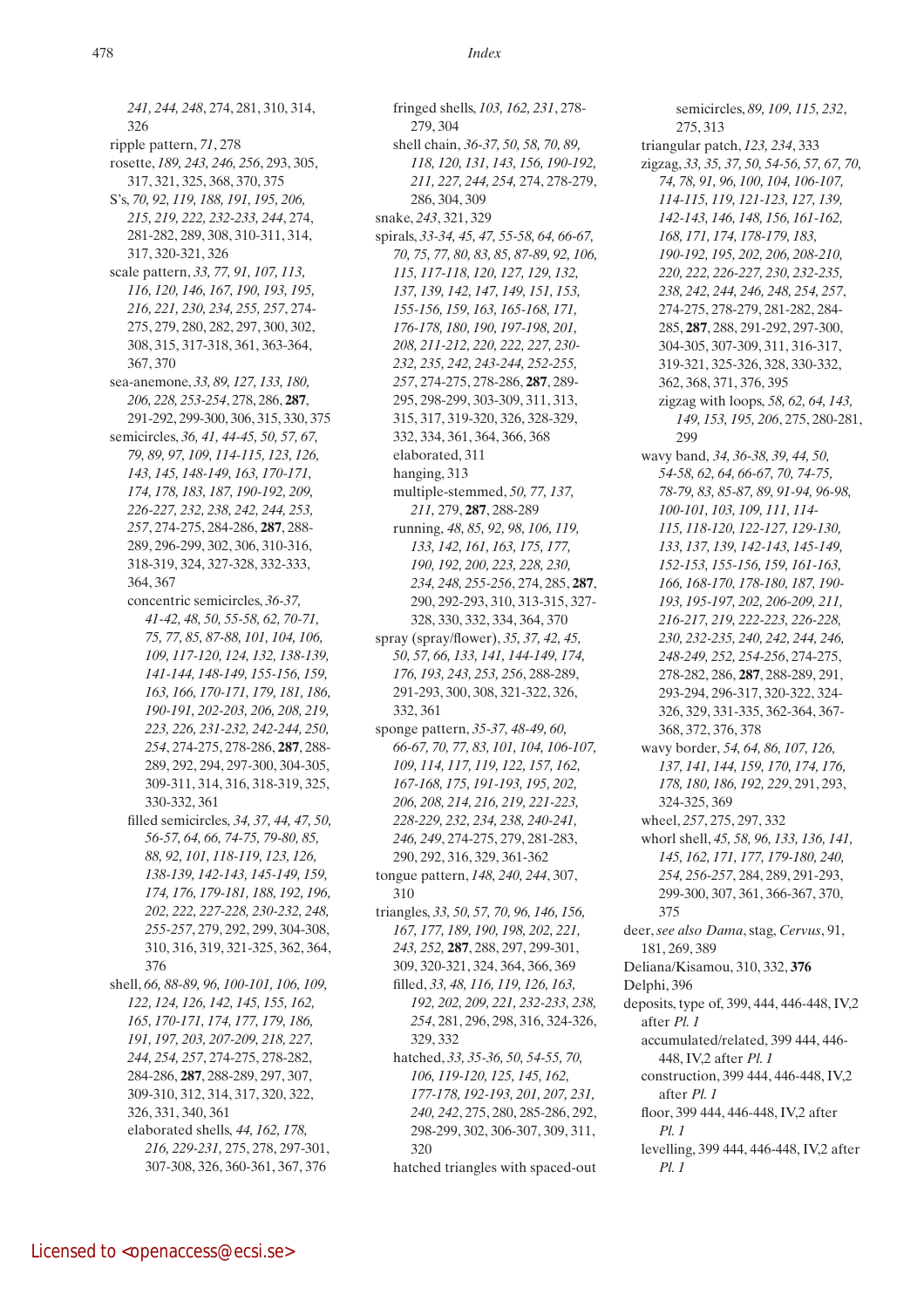pits/dump, 399, 444, 446-448, IV,2 after *Pl. 1* Dhamania/Monofatsiou, 285, **376**, 379 Diaskari, 379 die, 391-392, 430 Dimini, 401 Dionysos, 9, 269, 430 dish, *74,* **351**, 352, 451, 453 dog, *see also Canis*, 61, 79, 395, 430 door, 39-41, 43, 48-49, 53-54, 62, 68-69, 71-73, 78-80, 95, 98, 101, 103, 108-109, 111, 131, 133, 155, 199, 205, 237-238, 260-262, 267, 269, 346, 431, 446 double axe, *see also* decoration, 86, 384 double vase, *146, 228,* **277**, 312, 333-334, 349, 375, 451 drain, *130*, 205, 359-360, 451, 453 Drakones, 345 dump, 15, 29, **31**, 41, 43, 82, **84**, *85*, 88,, 94, 187, 195, *243*, **245**, 250, 263, 267, 269-271, 373-374, 429, 444-445, 449 Eileithyia cave, 379 Eleusis, 423, 425 enclosure (fence) wall, 29, 136, 258-259, 269, 429 Enkomi, 305, 371 entrance, 129, 131, 235-236, 261-262, 264, 267 Episkopi/Ierapetra, 293, 297, 300, 302- 303, 308, 310-313, 318, 320, 323, 332, 375, **376**, 379 Episkopi/Pedhiadha, 284, 289, 293, 296, 301, 303, 308, 311-313, 328, 330, 333, 342, 347-348, 356, 360, 379 *Equus*, 128 *Equus asinus*, 132, 173 *Equus caballus*, *see also* horse, 211 faience, 18, *189,* 390, 430 fava, 215, 430 fetish, *39,* 395, 397 fig, 167, 204, 430 figure, 74, *132*, 162, 249, 318, 395-396, 430 figurine, 18, *39, 45, 62, 87, 121, 126, 151, 153, 163, 169, 173, 188, 194, 207, 212, 220, 247,* 269, 346, 391, 394-397, 430 Filaki, 303, 379 fire area, *see also* hearth, 263-265, 269, 373-375, 429 fire destruction, 29, 40, 43, 46, 54, 68, 73, 206, 212, 258-259 firebox, 103, 219, *231,* **351***,* 360, 451, 453 fish, *see also* decoration on Minoan pottery, 359, 389, 396, fish-hook, *83*, *194*, 385, 389, 430 fish-net, 383, 390, 392, 430

fish-net sinker, *150, 163, 180, 213, 229*, 389, 392, 430 flask, 77, 91, 96-97, 163, 225, 250, *255*, **277**, 370, 433 Minoan flask, *92, 118, 163, 209, 219, 222-223, 226-228, 244, 250,* **277**  327-328, 378, 433, 451-452 flax, 345, 347 flint, *39, 128, 150, 161, 166, 186, 197,* 269, 386, 392, 399, 404 float, 388-389, 392 floor, types of, 262-263 beaten earth floor, 83, 87-88, 91, 121, 129, 157, 161, 186-187, 262 pebble floor, 48-49, 78, 91, 98, 101, 103, 129, *157*, 201, 212, 264 sherd floor, 43, 48-49, **49** floor deposit, definition of, 399 444, 446-448, IV,2 after *Pl. 1* floor-packing, 46, 60, 68, 118, **132**, 183, 199, 202-203, 211, 235, 262 Foinikia, 288, 305, 310, 345, 379 food preparation/production/processing, 358, 365, 373, 386-387, 401, 404, 430 Frangou tou louri/Apodoulou, 293, 300-301, 310, 318, 332, 342, 356, **376**, 379 furniture, 45, 74, 386, 394, 396, 430 gaming board, 391 gaming marker, *74, 93, 110, 163, 166, 228, 233, 243, 257,* 269, 381, 383, 390- 392, 430 Gazi, 300-301, 303, 311-313, 324, 340, 348, 355, 359, 369, **376** Gazoseria, 129 gift, 285, 300, 302, 312, 317-318, 323, 333, 340, 342, 349, 360, 363-364, 371, 423 glume, 167, 430 goat, *see also Capra, Capra aegagrus cretensis*, 52, 390-392 goblet, 91, *92*, 96-97, 101, 104, 106, 109, 111, 124, 126-127, *128*, 156, 159, 163, 167, 170, *171*, 175, 182, *188*, 190, 195-196, 225, 229, 230, 234, 241, *243*, 247-248, 250, 339, 366, 375, 433, 445- 446, 451-453 handleless goblet, *34, 44, 77, 256*, 335, **337**, 378 large goblet, *37, 70, 101, 214, 222, 226-227, 244, 246*, 335-337, 378 small goblet, *33, 35, 42, 48, 66, 70, 72, 74, 77, 85, 87, 91-92, 109, 130, 147, 151-152, 155, 163, 175, 177, 187, 191-193, 200, 204, 207, 209-210, 214, 216, 217, 221, 223-224, 227, 231, 241, 244, 246-250, 252,* **277***,* 

290, 292, 335-336, **337***,* 338, 340, 362-363, 373, 378 gold, *62*, 390-391, 431 Goudies, 301, 312, 348 Gourgouthia cave, 317 Gournes, 285, 290, 301, 303, 308, 312, 320, 322, 324, 339, 341, 344, 348, 358, **376**, 379 Gournia, 297, 300, 310, 312-313, 317- 318, 330, 344-345, 360, 372, **376**, 379 Gournos Krousonas, 346 Gouves, 263-264, 305, 346 Gra Lygia, 284-285, 296, 298-301, 308, 310-313, 315, 319, 327, 330, 332, 334, 339, 341, 345, 348, **376**, 379 Grey Ware (GW), 18, *38, 87, 92, 165- 166, 238,* 272, 450 grid system, 15-16 griffin, *see also* decoration on Minoan pottery, 396 grinder, *62, 71, 78-79, 93, 106, 110, 137, 150, 162, 173,* 269, 386-387, 392, 430 Hagia Pelagia, 322-323, 330, 372, 379 Hagia Triada, 268, 284, 289, 290, 292- 293, 300-301, 313, 316-317, 322, 330, 339, 341-342, 345, 347-349, 354, 360, **376**, 379-380, 396 Hagios Nikolaos Museum, 303, 315, 322, 326, 355, 394 Hagios Thomas, 296-297, 321 Halasmenos, 330, 347 hammer, 387 Handmade Burnished Ware (HBW), *see also ciotola carenata, olla*, 18, *35- 36, 38,* 43, *44-46, 60, 66, 114, 156,* 273, 371-373, 431, 450, 452-453 hare, *see also Lepus europaeus*, 389 hearth, *see also* fire area, 82, 98-99, **100**, *101*, 101, *103*, 103, 199, **200**, 201-203, 263-265, **266**-**267**, 374-375, 383, 391, 429, 431 Hearth Area, Turkish, 138, 150 hedgehog, 396 helmet, 390 Heraklion Museum, 303, 379, 395 herb, 386 *Homo*, *see also* human, *213-214*, 430 honey, 269, 425, 430 hook, *83, 194,* 385, 389, 430 *Hordeum,* 94, 167, 353, 430 horns of consecration, *see also* decoration on Minoan pottery, 86, 127, 262, 394-395, 430 horse, *see also Equus caballus*, 173, 211, 430 human, *see also Homo*, 249, 302, 317- 318, 394, 397, 430 hunting, 385, 389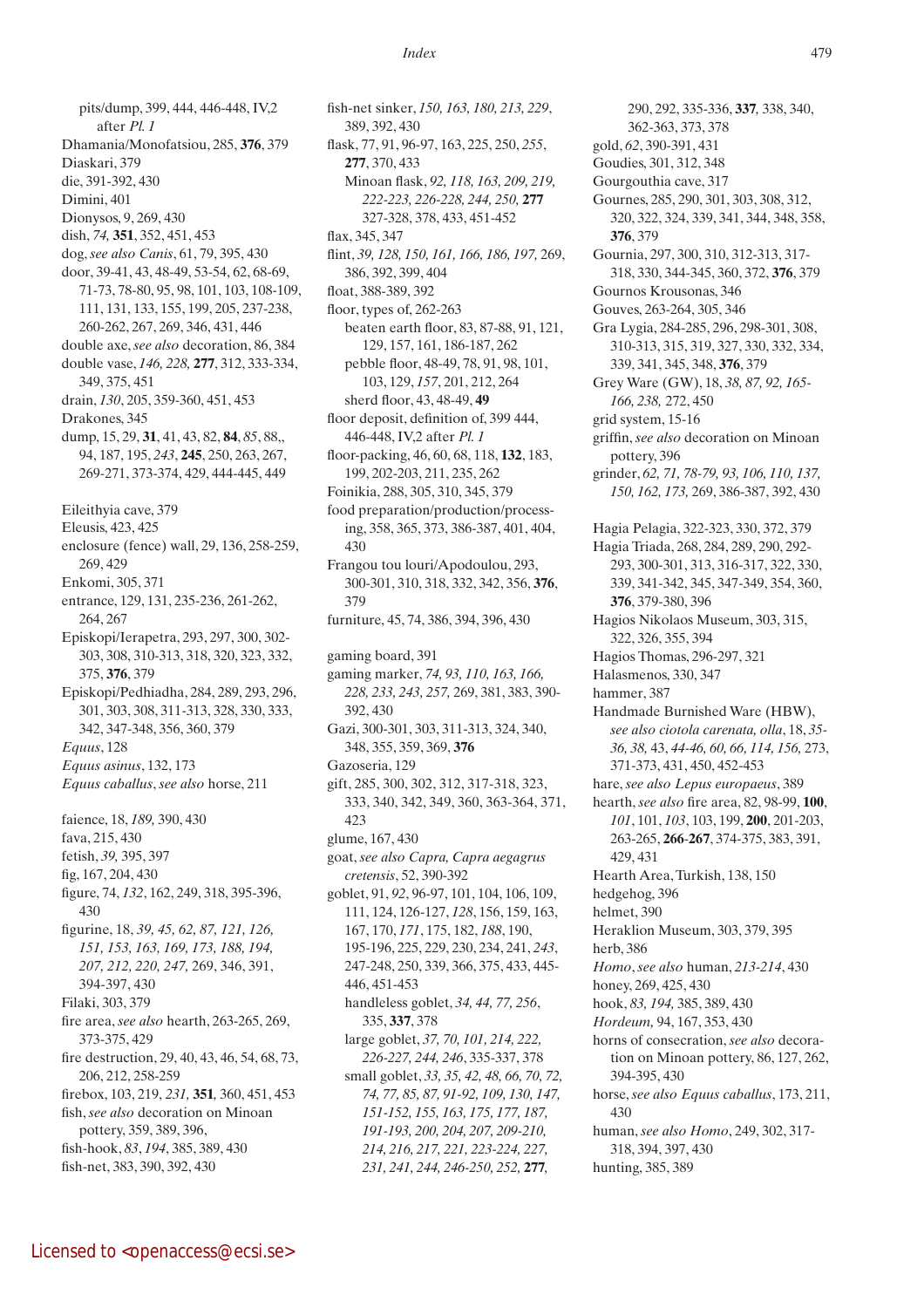hut model, *192,* 346, 431, 451, 453 hydria, 309-311

Idaean cave, 379

- imitation, 275, 278, 300, 305, 376-377 imported pottery,
	- Cycladic, 18, *64, 148*, 365-366, 431, 446, 450, 452
	- Knossian, 18, *36, 44, 50, 56, 66-67, 70, 76, 83, 85, 91-92, 103-104, 106, 127, 132, 138-139, 146, 148-149, 153, 174, 178, 180, 188, 191-193, 196, 202, 206, 208-209, 219, 222-223, 226-227, 232, 243-244, 246, 248, 253-257,* 279, 291, 308, 360-363, 373-374, 378, 423-424, 450, 452
	- Kytheran, *67, 86, 91-92, 96, 102, 112, 145, 149, 152, 175, 190, 220, 222, 253-254, 256-257,* 364-366, 431, 446, 450, 452
	- Mycenaean, 18, *33-34, 36, 38, 44, 49-50, 57, 62, 70, 77-79, 85, 87-88, 92, 98, 104, 107, 113-114, 118-120, 123-124, 127-128, 136, 138, 141- 142, 145-148, 151, 153, 155-156, 159, 163, 165-167, 171, 174-178, 180, 188-189, 191, 193, 196-198, 201, 209, 215, 218, 221-229, 231- 234, 240-241, 244, 252-257,* 328, 338, 366-371, 374-375, 377, 431, 450, 452
	- Palaikastro, *37, 139, 143-144, 146, 179, 188, 230, 232, 252*, 298, 363- 364, 431, 450, 452
	- unknown provenance, *221, 226, 253, 257,* 372, 450
- impressions, 52, 55, 62, 71, 86, 101, 115, 162, 163, 165, 167, 181, 203-204, 210, 215, 219, 239, 243, 249, 256, 258, 270, 316, 340, 350, 353-354, 382-383, 389, 415, 420, 420, 430-431
- imprints, 90, 103, 107, 110, 204, 215, 243, 249, 253, 384, 420
- in-and-out basin, *48, 226,* 334, 378, 451 incense burner, *77,* 101*, 119, 168, 196, 226-227, 254,* **277***,* 331-332, 347, 356, 358, 433, 451
- industrial activities, 202, 264-265, 269, 360, 374, 381-389, 392, 429-430 ingot, 384
- inlay, 384, 386, 390-391, 430
- inscriptions, 4, 239, 295, 380 Linear A, 18, 86, 162, 165, 414, 419, 420, 425 Linear B, 4, 16, 29, *55-6*, 59, *64, 126, 159, 170, 179, 252-253, 257,* 265, 269, 294-297, 414-428, 431 Institute for Aegean Prehistory, 9
- intrusion/intrusive, 32, 38, 42, 45, 52, 58-

59, 64, 74, 86, 89, 101, 103, 111, 113, 118, 120-121, 123, 151, 163, 165, 202, 213, 234, 243, 346, 371 Italy, 371, 431 ivory, 18, *188,* 390-391, 404

- jar, 67, 70, 73, *74*, 75, *80*, 82, 86, 91, 98, 103, 106, 121, *145-148*, 151, *152, 171*, 188-189, 196, 201, 215, *226, 231*, 243, 250, *252*, 269, **277**, 365, 430, 451 jar/amphoriskos, *50, 89, 101, 171, 180, 244,* **277***,* 314, 451 jar/basin, *149*, *228*, *232*, 315, **351**, 353- 355, 359, 451 miniature jar, *127, 162*, 314, 348-349, 451 Palace Style jar, **277**, 315-317, 334, 363 piriform jar, *36, 77, 87, 104, 152-153, 193, 228, 232, 248,* **277**, 314-315, 343, 360, 362-363, 368-369, 372, 451 storage jar, *see also* tripod storage jar, *33, 36-38, 42,* 43*, 44, 50, 54, 55, 57- 58, 60, 66, 70,* 73, *74-75, 77, 79, 86, 88, 100, 114-116, 119, 126-127, 130, 139, 142-144, 146-149, 159, 162, 171, 174-175, 177, 181, 183, 191, 195, 219, 222, 224, 227-228, 231- 232, 234, 238, 246, 248, 250, 253, 256,* 263, **277**, 315-317, 331, **351**, 353-355, 365, 373-376, 449, 452 straight-necked jar, *54, 103, 139, 142, 145, 148-149, 155-156, 217, 231, 233, 246, 250, 252, 254-255,* **277**, 313-314, **337**, 342-343 wide-mouthed jar, *56, 66, 129, 139, 155, 177, 252, 257,* **277**, 313-314, 353, 373, 378-379 jasper, *194* jewellery, 318, 386, 389-390, 404 jewellery box, 318 joins, 15, 17, 38, 40-49, 52, 58-60, 64, 67-68, 70-72, 74-75, 78-80, 83, 86-89, 91-92, 94, 96, 98, 101, 103-107, 109, 111-116, 121, 126-128, 131,, 133, 138- 139, 143-144, 150-153, 155, 156, 161- 163, 165-169, 171, 174, 176, 178-180, 186-189, 193-198, 201-202, 206-210, 212-214, 216-217, 219-220, 224, 228- 229, 233-235, 238, 240-241, 243, 246, 248, 250, 173, 319, 373, 414 natural join, 15 outside join, 15 Jouktas, 305, 379 jug, 38*,* 96, 103-104, 109, 127-128*, 139, 152,* 157, 186, 188, 190, 193, 195, 206- 207*, 208,* 212*,* 215, 225, 243, 249-250, 359, 366, 373, 375, 433, 446, 451
- beak-spouted jug, *54, 57, 62, 66, 69, 87, 96, 116, 127, 138, 149, 155, 159, 162, 232, 236, 241, 246-248, 250,*  **277**, 282, 309-311, **337**, 342 collared jug, *89, 109, 143, 215, 217, 226, 230, 232,* **277***,* 303, 309-311, **337**, 342 cylinder-necked jug, *54-56, 64, 115, 144, 155,* **277***,* 309-310, 339, 342, 378 ewer, *119,* **277**, 309-310 funnel-necked jug, *115, 159, 191,* 311, **337**, 342, 377 miniature, *226, 232*, 311-312, 349, 451, 453 trefoil-spouted jug, 311, 359, 378 juglet, *50, 66-67, 71, 92, 104, 131, 142, 151, 162, 166, 178, 183, 191, 209, 226, 232, 235, 240-241, 244, 252,* 273, **277**, 309-312, 342, 349, 372, 451 Kalami, 285, 300, 310, 313, 318, 320, 322, 333, 375, **376**, 379 kalathos, *45, 47, 50, 54, 56-57, 64, 117, 123-124, 127, 138, 145-147, 197, 216, 232, 240, 253, 254*, 313, 319-320, 334, 356, 374, 451 basket-handled kalathos, **277**, 319- 320, 378 handleless kalathos, **277**, 344 side-handled kalathos, **277**, 319-320, **337**, 343-344, 378 Kalokhorafitis, 301, 311-312, 314, 319, 323, 375, **376**, 379 Kalyvia/Phaistos, 285, 297-298, 301, 303, 311, 315, 318 Kamares cave, 297, 301, 379 Kamilari, 312, 318 Kannia/Metropolis, 296, 349, 357 Karnari, 284 Karpathos, 296, 364 Karphi, 285, 347, 357 Karteros, 285, 308, 314, 332, 342, 348, 356, 358, 360, 379 Kasanoi, 323 Kastelli/Khania, 4, 9, 268, 289, 295, 315, 346, 399-405, 414, 429-430 Kastelli/Pedhiadha, 300, 335, 372, **376**, 379 Kastellos/Lasithi, 360 Kastri, 346-347, 365 Kastri/Kythera, 365, 367 Kato Symi, 379 Katsambas, 284, 397, 311, 315-317, 336, 338, 340-341, 345, 348, 353, 356, 359, 369, 379 Kavousi, 330, 347, 355-357 Kavrokhori, 302-303, 318, 331, 341, 348 Kera Limaniotissa, 303, 315, 332, 339, 379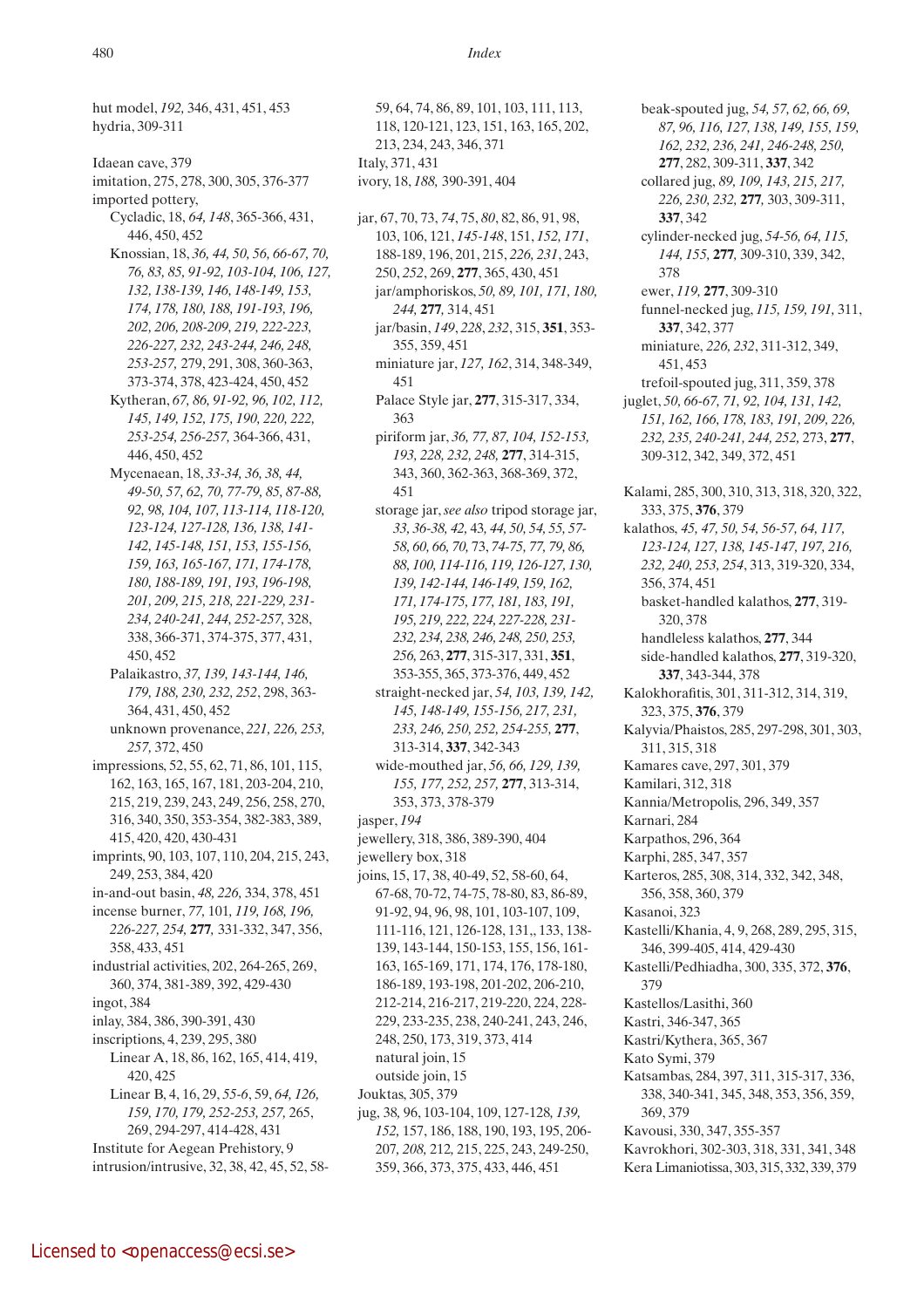Keratokambou, **376** kernos, *167,* 395 Khamalevri, 327, 360, **376** Khandras, 301 Khania, 4, 9, 29, 48, 234, 260, 262, **268**, 269, 283-285, 288-290, 292-294, 296-298, 300-303, 305-308, 310-315, 318, 322-324, 326-330, 332-334, 340-342, 345-348, 350, 356-358, 360-361, 363-366, 369-373, **376**, 377-387, 389-392, 394-397, 414, 421, 423-426, 429-432 Khania Museum, 9, 346, 373, 396, 398, 433 Khondrou Viannou, 284, 303, 310-311, 314-315, 317-318, 320, 324, 326, 339- 343, 345, 348, 350, 358-360 kiln, 383, 414, 430, 449 kiln separator, 383 Kiparissi, 284, **376**, 379 kitchen, 350, 359-360, 373-374 Kition, 322, 371 Kitsos cave, 401 Klima Pyrgiotissas, 296, 298, 301, 312, 332-333, **376**, 379 knapper, 400, 403, 430 knife, *101, 194, 240,* 384-385, 430 knob, 55-56, 70-71, 74, 79, 92, 98, 107, 111, 114, 119, 128, 139, 143, 145, 153, 186, 192, 212, 226, 232-233, 244, 246, 248-249, 255, 257, 280, 294-295, 298, 307, 309-311, 318, 320, 322, 329-331, 343, 345-346, 349, 353-354, 357-359, 372, 385, 390 Knossos, 18, 86, 283-284, 289-290, 292-293, 295-299, 301, 303, 305, 308, 311-312, 314-315, 318, 321, 323, 326, 328, 330, 333, 336, 338-339, 341, 348, 352, 354-356, 358, 362-363, 366, 372, **376**, 378-380, 384-385, 387, 389, 391, 397,405, 415, 417, 421, 423-425, 431 Gypsades, 284-285, 301, 312, 323-324, 340, 347, 358 House of the High Priest, 293, 338, 340, 361, 369 Little Palace, 285, 289, 293, 305, 308, 311, 313, 315-318, 322, 324, 326, 329, 336, 338, 340-341, 343, 345, 348-350, 352, 360-364, 372, 375 Makritikhos "kitchen", 311, 313, 326, 331, 334, 338, 343, 345, 347, 350, 350, 356, 358, 359-360, 373 Mavro Spelio, 284, 288, 312, 323, 328, 356, 358, 360, 385 New Hospital Site, 385 NW House, 289, 293, 296-297, 300, 329 Palace, 283-284, 289, 293, 296, 298- 299, 303, 305, 311, 317, 321-322,

326, 328, 331, 334, 338, 340, 344- 345, 363 Royal Road, 289, 372 Royal Villa, 289, 293, 300, 311, 321, 326, 341, 361, 363, 377 Sellopoulo, 285, 342 Shrine in front of Stratigraphical Museum, 356 Shrine of the Double Axes, 296, 311, 318, 341, 345, 350, 354, 359, 379 South House, 289, 293, 295, 305, 315, 322-323, 326, 361, 363 South-east (SE) House, 262, 296, 300, 131, 322, Stratigraphical Museum Extension Site, 18, 284-285, 288-289, 292-293, 300, 305, 308, 321, 324, 326, 328, 331, 334, 338-342, 345, 354, 359, 361-363, 378 Temple Tomb, 284, 303, 308, 321, 328, 363 Unexplored Mansion, 283-284, 288-290, 293, 296-298, 300-301, 305, 308, 311, 313, 323, 326, 329, 332-333, 338, 340-345, 350, 353, 355-356, 359-360, 362-363, 366, 369, 372, 375, 378, 387 Zapher Papoura, 285, 290, 302-303, 312, 314-315, 323-324, 328, 341, 343, 349, 358 knuckle-bone, *233,* 391-392, 430 Kokkino Khorio, **376** Kommos, 260-261, 263, 283-285, 289, 292-293, 296-297, 300-301, 303, 305- 306, 308,310-311, 313-315, 317-318, 320-323, 326, 328-332, 338-345, 347- 350, 352-360, 362, 364-366, 371-372, **376**, 378-380, 383-387, 389-391, 397, 405, 426 Korphinas, 379 Kos, 301, 333, 375, 430, 431 Koumarospilio, **376** Koumasa, 326 Kouramenos, 297, 379 *kouskouras*, 54, 65-66, 68, 73, 83, 91, 101, 129, 201, 259, 262, 264 krater, *36, 38, 45, 50, 55, 56, 66, 70,* 73*, 75,* 77*, 79, 85, 88,* 96-97, 101*, 102-103,*  104*, 106, 113, 115, 117, 122,* 123*, 124, 127, 136, 141-143, 145-146, 148-149, 156, 171, 175, 177-180,* 188, 190*, 191, 195, 202, 206, 208, 212, 226-227, 234, 242,* 243, *247-249,* 250*, 253, 255-257*, 288-289, 302, 303-305, 313, 328, 330, **337**, 341, 362-363, 367-368, 370, 372, 373, 375, 378, 433, 445, 451, 453 conical krater, 304 kri-kri, *see also Capra, Capra aegagrus cretensis,* goat, 389, 430

Kritsa, 297, 300, 308, 330, 332, 361, 375, **376**, 379 KS whorl, *39, 45,* 46*, 59,* 68*, 72, 74, 86, 101, 104, 112, 150, 202,* 202*,* 267, 269, 374, 381-382, 384, 392 Kydonian Workshop (LW), 4, 18, 273, 274-275, 278-280, 282-284, 286, 288-289, 291-294, 298-304, 306-314, 318-327, 329, 331-333, 335, 337, 339-341, 343-344, 347-348, *375-376*, **376**, 377-379, 382, 396, 421, 430-431, 449-450, 452 kylix, *33-38, 42, 44-45, 47, 49-50, 55-58,*  59*, 64, 66, 70, 74, 76-79,* 82*, 82-83, 85-89,* 91*, 92, 94,* 96*, 96, 98,* 101*, 103,*  105*, 106, 107, 109, 111, 114-120, 123-124,* 126*, 126-128, 131-133, 136- 138, 141-149, 151, 153, 155-157,* 157*, 159, 161-162,* 163*, 163, 166-167,* 170*, 171, 174-181, 187,* 188*, 188, 190-193,*  195*, 196-198,* 198, 201*, 206, 208-209,*  211-212*, 213, 216, 218, 222-223,* 224*, 227-228,* 229*, 231-233,* 234*, 238, 240,*  241*, 241-242, 244,* 248*, 249-250, 252-257,* **277***,* 290-294, 313, 335-336, **337***,* 337-338, 347, 356, 361, 366-370, 372-375, 377-378, 381-382, 389, 431, 433, 445-446, 451-453 Kythera, 364-367, 399, 431, 446, 452 Laconia, 323, 366, 369, 371, 401-402, 404 ladle, *35, 45, 49, 55-56, 85,92, 113,* 123*, 131, 142-143, 146, 151, 155,* 163*, 163, 170-171, 178-179,* 183, 187, 190*, 191, 193, 209, 217, 223,* 225, 243*, 246, 257,*  **277***,* 323-324, **337***,* 344-345, 374, 378, 433, 451 lamp, *67, 118,* 124*, 137, 149, 150, 167,*  178, 188-189*, 196,* 225*, 226, 228, 233,*  234*, 234, 249*, 332, **337***,* 338, 345-348, 356, 358, 396-397, 433, 449, 451 larnax, 43, *44, 139, 146, 175, 254*, 285, 302, 308, 315, 326, 333, 334-335, 342, 348, 357, 361, 373, 433, 451, 453 Laurion, 384-386, 431 Layer with stones, 29, 32-41, **34**-**35**, 43, 46, 48-49, 62, 64, 81, 179, 259, 265, 270 leather, 249, 328, 343, 401, 430 Lebena, 346 Lefkandi, 371 legumes, 359 *Lepus europaeus*, *see also* hare, 179, 389, 430 Lerna, 400-402, 404 levelling deposit, 15, 47, 59, 61, 68-69, 83, 87-88, 91, 97, 99, 106, 112-113, 176, 183, 187, 199, 201-203, 206, 208, 212, 216-217, 238, 240, 258-259, 262, 272, 387, 444, 448-449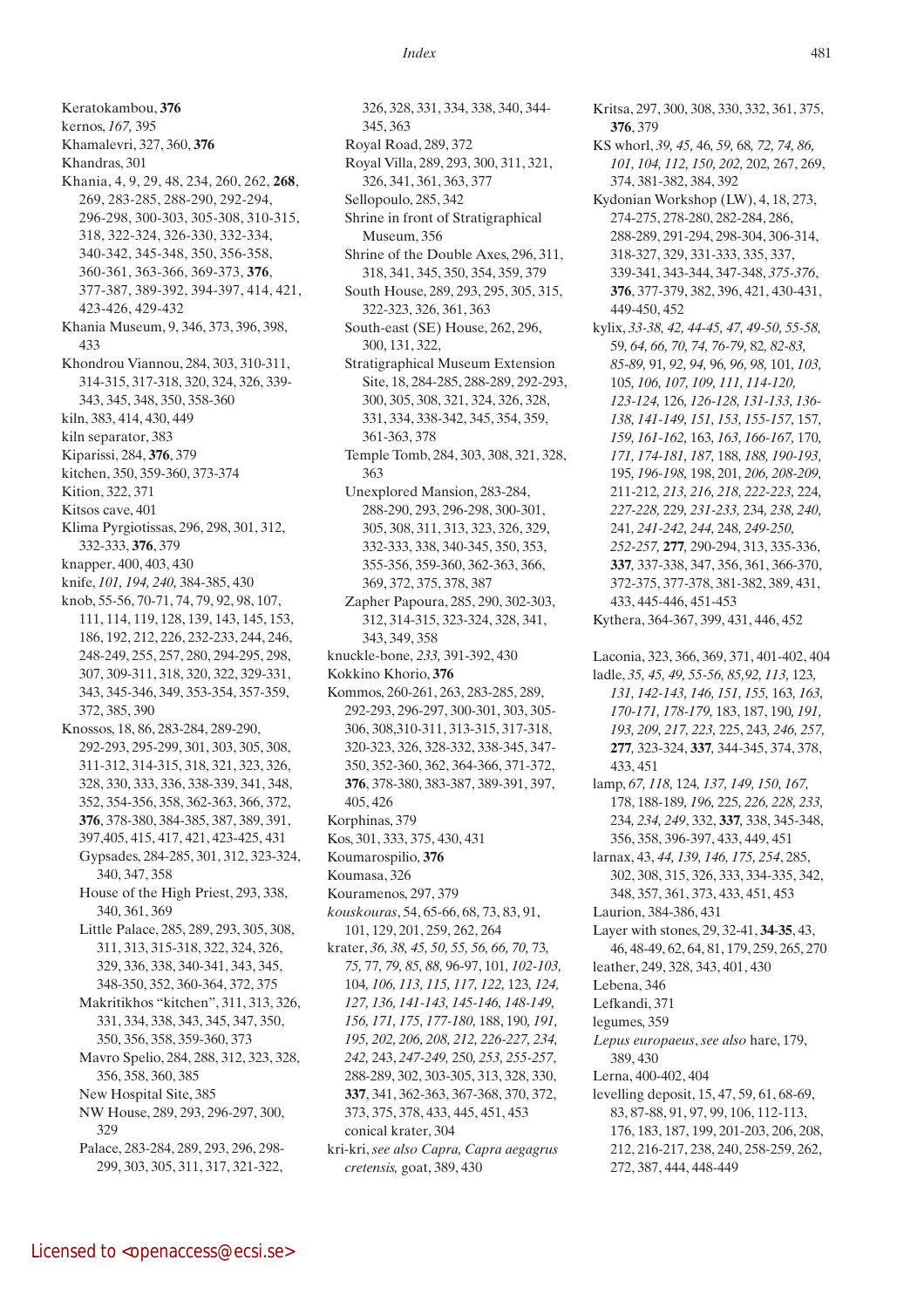libation table, *67,* 396-397 lid, 75*, 153, 179,* 188, *228*, 313, 334, 343, 345, 374, 396-397, 433, 451 conical lid, *109*, 331, **337**, 345 domed lid, **277**, 318, 331, 345 flanged lid, *45, 71, 116, 119, 169, 211, 222, 250, 255,* **277***,* 318, 330-331, **351**, 357 flat lid, *44, 70, 85,* **277***,* 318, 330-331, **351**, 357-358 pithos lid, *33, 87, 214, 219* Ligortino, 308, 312, 315, 326, 333, 356, 358 Liliano cave, 379 lime, 41, 46, 48, 54, 59, 62, 64-65, 68, 75, 78, 86, 93, 114, 163, 165, 183, 186, 199, 202, 259, 270-272 limestone, 39, 48, 69, 71, 80-82, 101, 103, 106, *111*, 114, 137, 150, 161, 167, 179, 203, 213, 228, 233, *236*, 237, 241, 259, 263, 389, 396-397, 430 literacy, 425 loom, 88, 269 loom weight, 16, *39, 62,* 65*, 67, 79, 86,*  88*, 92-93, 104, 106-107, 110,* 131*, 150, 153, 163,* 194, 203*, 209-210, 228, 233, 250,* 269, 374, 382-383, 389, 392, 430 loom weight/bobbin, *203,* 203, 381-383 lost-wax process, 384 Maa, 371 Maleme, 379 Malia, 289, 293, 296-298, 301, 303, 308, 312, 320, 323, 330, 335-366, 338, 340- 341, 345, 348, 350, 354-356, 358, 360, **376**, 379, 400-402, 425 Maison de la Cave au Pilier, 335 Maison de la Facade à Redans, 341 Maison des Vases à étrier, 296, 300, 310 Maison E, 283, 293, 296, 298, 300, 305, 313, 330, 335, 344 Maison Ke, 308 Maison Za, 357 Palace, 332 Quartier E, 290, 300, 308, 326, 343 Quartier Gamma, 292, 300, 305, 339 Quartier Nu, 261-264, 268, 292, 296, 300, 305, 308, 316, 318, 322-323, 326, 330, 334, 338-339, 341, 344, 350, 357, 359, 370, 379 Tomb, 290, 311, 321 Malthi, 404 manager, 421, 425 Mameloukou cave, 297, **376**, 414, 425 marble, *189, 233,* 396 Maroni, 328 Maroulas, 285, 311, 321, 327-328, **376**,

482 *Index*

Mastampas/Rethymnon, 293, 296, 308, 318, **376**, 379 Melos, 301, 375, 399, 431 Menelaion (Sparta), 333 Mesi, 303, 310, 320, 348 Mesopotamia, 397 Messenia, 366, 371, 400, 402, 404 Metochion Kalou, 284, 290, 293, 298, 301, 303, 312, 318, 326, 328 348, **376**, 379 Midea, 394, 425 Milatos, 285, 297, 303, 320, 324, 330, **376**, miniature vases, *see also*, alabastron, bowl, cone, cup, jar, jug, stirrup jar, 104, 206, 208, 225, 285, 309, 313, 315, 318, 321-322, 328, 333-334, **337**, 342, 348-349, 372, 433 misfired pottery, *see also* pottery, *33, 35-36, 50, 56, 64, 96, 118, 122, 138, 141-142, 171, 174, 176, 178, 180, 190- 191, 201, 208, 223, 227, 244, 252-253, 256-257*, 273, 417, 449 Mitropolis, 297 Mochlos, 263, 268, 289, 300-301, 305, 308, 311, 318, 320, 323, 326, 328, 333- 334, 338, 342-343, 345, 347-348, 353, 364, 370, **376**, 379 Moires, 330 mortar (in walls), 41, 62, 68, 80-81, 94, 97, 108, 109, 114-115, 161, 165, 214- 215, 234, 237, 241, 259, 429, 446 mortise, 215, 258, 430 mould, *39,* 39*, 93,* 167, 269, 374, 384, 430 mud-brick, 59, 66, *93*, 106, *127, 167,* 182, 186*, 203-204,* 204, 212, 258 mug, *48, 55, 58, 80, 92, 106, 127, 163, 165, 168, 171, 174, 177-178, 188, 201-202, 226, 229, 231, 243, 246, 253-254, 257,*  **277**, 320-321, 322, 325, 327, 349, 367, 369, 372, 375-377, 451 mulberry, 353 Museo Pigorini, Rome, 300 Mycenae, 52, 264, 295, 297, 350, 367, 371, 377, 384, 394-395, 421, 425, 431 Mycenaean, architecture, 262, 264, 346, 431 figurines (also type), *188, 194*, 394, 396 helmet, 390 influences, 291, 346, 377, 431 pottery, *see also* imported pottery, 52, 284, 293, 328-329, 350, 357, 431 Mycenaeans, 264, 431 Myrsini, 303, 308, 311, 315, 320, 323, 326, 330, 332, 348 Myrtos, 401 nail, *59, 104, 113, 178*, 384-385, 430

nail, impression of, 55, 350

National Museum, Athens, 365 Nauplion, 333 Nauplion Study Collection, 366 necklace, 390 needle, *52, 207*, 383, 385, 389, 390, 430 Nerokourou, 401 Nichoria, 366, 401-402, 404 nodule, *238*, 240 *nodulus*, *203*, 203, 431 Nopigeia, 311, 328, **376**, 379, 399 North of Buildings 1 and 2, 29, **30**, 182- 198, 267, 271 Area of floor fragments, 182, 186- 187 North of Room H, 182, 190-195, 243, 247, 250 North of Space G, 182, 187-190 West of Building 2, 182, 195-198, 249 Nuraghe Antigori, 371 oar (or pole), 162 obsidian, 16-18, 32,39, 42, 46-47, 52, 59-62, 64, 67, 71-72, 74-75, 78-80, 83, 86-87, 90, 93-94, 96, 98, 101, 103, 105- 107, 111-114, 116, 121-123, 126-128, 131, 137, 144, 150-153, 155-157, 159, 161-163, 167-168, 173-176, 179, 181, 183, 186-187, 189-190, 194-198, 201- 202, 206-207, 210, 212-215, 219, 224, 229, 233-234, 237, 240-241, 243, 247, -248, 250-251, 269, 373, 383, 399-413, 429-431 amorphous part of core, 67, 189, 194, 251, 406, 410 blade, 32, 39, 46, 52, 59, 62, 64, 67, 74, -75, 78-79, 83, 87, 90, 93, 98, 101, 103, 105, 107, 111-114, 121- 122, 126, 131, 137, 150, 156-157, 161, 163, 167-168, 173, 181, 183, 186-187, 189-190, 194-196, 198, 201-202, 206-207, 210, 212-213, 224, 229, 241, 273, 247, 400-405, 409, 412 bladelet, 39, 47, 52, 59, 62, 64, 67, 71, 74-75, 78-80, 87, 90, 94, 107, 111, 113, 116, 121-122, 126-127, 131, 137, 150-153, 155, 157, 159, 162, 167-168, 173, 175, 183, 186, 189- 190, 194-198, 201-202, 207, 213, 215, 229, 233, 243, 247, 250, 251, 400, 402-407, 409, 412 burin on blade, 52, 189, 409 burin on truncation, 168 burin spall, 62, 187, 406 chip of core's reduction, 32, 42, 59- 61, 64, 67, 79, 83, 86, 93-94, 101, 103, 111, 114, 122, 126, 150, 162- 163, 167, 173, 179, 181, 186-187, 189-190, 194, 196-198, 201-202,

<sup>379</sup>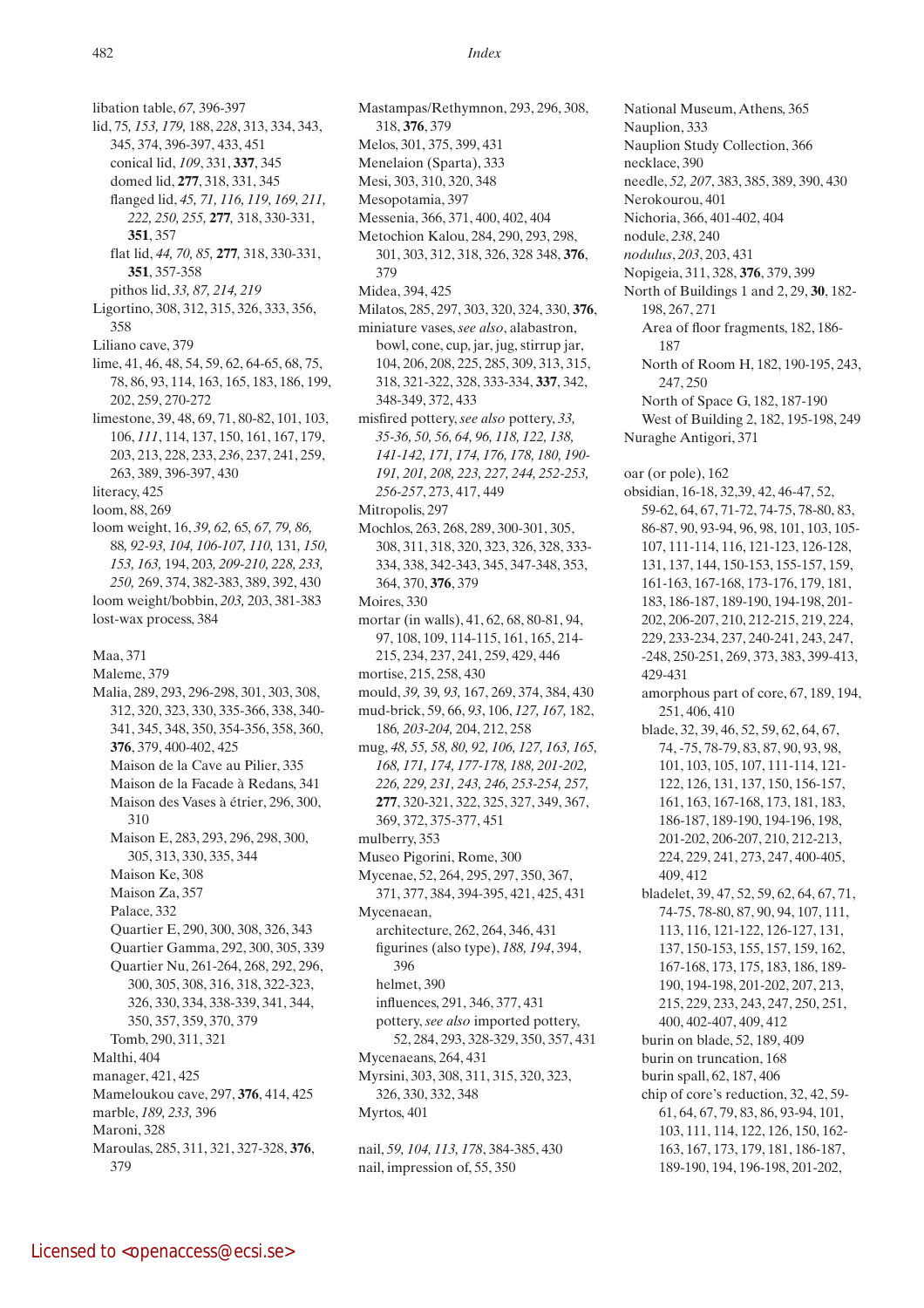207, 212, 215, 229, 237, 241, 243, 247, 251 chip of core's shaping, 39, 62, 83, 87, 93, 101, 137, 173, 173, , 183, 187, 194, 243 247 core tablet, 229, 400, 407 crested blade, 32, 39, 64, 71-72, 80, 83, 90, 93, 96, 111, 113, 122, 126, 161-162, 168, 173, 175, 189, 194- 195, 198, 207, 224, 247, 400-401, 407 debris or waste by-product, 39, 47, 52, 59, 61, 64, 67, 87, 93-94, 101, 106-107, 111, 113, 121-122, 131, 156, 168, 173, 175, 183, 186, 189- 190, 194, 196-198, 201, 207, 210, 212-213, 215, 224, 241, 243, 247, 400, 404-406, 410 end-scraper on flake, 96, 409 exhausted core, 39, 52, 173, 194, 196, 400, 406, 410 flake of core's reduction, 32, 39, 42, 46, 52, 60-61, 67, 75, 90, 93, 96, 122, 126, 162, 167-168, 173, 175, 181, 187, 189-190, 194-195, 197-198, 207, 210, 212, 214, 229, 240, 247- 248, 251 flake of core's shaping, 39, 42, 59, 71- 72, 74, 94, 105, 111, 122, 131, 156, 163, 173, 179, 181, 183, 186-187, 194-195, 212-213, 215, 219, 224, 229, 247-248, 250, 251 microburin distal, 67 platform rejuvenation flake, 39, 52, 59, 67, 79, 93, 96, 103, 121, 123, 128, 150, 161, 173, 175, 179, 194, 197, 207, 215, 229, 233, 247 point, 39, 111, 194, 212, 403-404, 409 rejuvenation chip, 52, 59, 79-80, 86- 87, 93, 103, 107, 111, 156, 161, 173, 176, 181, 189-190, 194-196, 207, 213, 215, 234, 247, 407 rejuvenation flake, 83, 107, 183, 194, 233, 400, 405, 407 side-scraper on blade, 39, 409 splintered piece, 128, 190, 194, 240, 403-404, 409 unmodified nodulus, 194 unworked raw material, 173, 399- 400, 406 offering, 269, 318, 391, 398, 421, 425, 430 olive oil, 265, 295, 347, 359 olive stone, 75, 263, 374, 429-430 *olla, see also* Handmade Burnished Ware, *36, 44,* 45*, 46, 114*, 371, 373, 451, 453 Olous, 284-285, 290, 303, 311-312, 315, 318, 320, 330, 333, 340, 348-349, 369, 379

open vessel, *33,, 35-36, 38, 44,* 47-48, 52, 58, *60,* 61*, 64, 66,* 70-71*, 86, 91,* 92, 98*, 102,* 103, 107, 109, 111*, 112-113, 115, 117,* 121, 127, 131*, 139, 142,* 143*, 145- 147,* 151*, 155-156,* 163, 166, *171,* 174, 176, 180, 183, 186-189*, 190,* 193, 195- 197, 203-204, 206*, 207,* 211, 215-216, 224, 228*, 231, 236, 238,* 240*, 241,* 243, 246*, 253-254, 257*, 305, 314, 316, 322, *334-335*, 353, 361, 363, 365, 367-372, 375, 451 organic fibres, 122, 384 organic remains, 15, 93, 269, 430 oven, *see also* bread oven, 264, 383 *Ovis*, *see also* sheep, 32, 39, 43, 46, 49, 52, 59, 61-62, 64, 67, 71, 74-75, 79, 83, 86-87, 91, 93, 111, 113, 114, 116-117, 121-123, 126-129, 131, 128, 150, 152, 156, 159, 162, 168, 175, 179, 181, 186, 194, 197-198, 201-202, 208, 210-212, 216, 219, 224, 229, 233, 241, 247, 249, 250, 381, 430 *Ovis aries*, 198 *Ovis/Capra,* 112-114, 116-117, 121-124, 126-128, 131, 138, 144, 150, 152, 153, 156-157, 159, 162, 165, 167-168, 173, 175, 179, 181, 189, 197-198, 211-213, 217, 219-220, 224, 229, 233, 241, 243, 247, 249 Pakhyammos, 318, 349, 353, **376** Palaikastro, 263, 268, 284-285, 289, 293, 296-298, 300-303, 307-311, 313, 315, 317-322, 326, 328, 330-332, 334, 338, 340-341, 343-345, 347-350, 352, 353, 355-360, 363-364, 372, **376**, 378-380, 384, 394-395, 431 Palama tombs, 383, 390 Pankalochori, 284, 298, 303, 311-314, 319, 331-332, 348, 358, 379 Patsos, 396 paw, *151*, 249, 394 pebble, 78, 83, *83*, 88, 91, 99, 103, 112, 117-118, 121, 129, 131, 137-139, 144, 151, 155, 157, *157*, 161, 163, 166-167, 182-183, 186-187, 200, 204, 237, 241, 251, 259, 262-264, 271, 386 Peloponnese, 256, 365-366, 371 pendant, *121, 196*, 385, 390, 430 Perati, 376 percussion stone, *39,* 45*, 71,* 71*, 86, 162, 204,* 204, 269, 373, 386-388, 430 peridotite, *39, 64, 67, 93, 213, 233, 249*, 397 Petras, 284, 289, 293, 298, 305, 308, 311, 313, 315, 317, 323, 328, 334, 338-339, 341, 348, 350, 359, 364, 370, **376**, 379 Petsofas, 394 Phaistos, 289, 293, 296, 300, 315, 318, 330, 334, 336, 339, 345-346, 357, 359- 360, 379, 380, 395-397

Phaneromeni cave, 379 Phylakopi, 400-401, 403-405, 433 phyllite, 386 pictorial, 38, 55, 283, 299, 302, 304, 317- 318, 324, 329-330, 375-376 pig, *see also Sus*, 207 Pigi, 285, 298, 303, 309-310, 318, 323, 326, 332, 341, 347, **376**, 379 Pigorini Museum, Rome, see Museum Pigorini, 300 pin, 52, 58, 83, 93, *97, 98, 121, 186*, 269, 383, 385-386, 390, 430 Piskokephalo, 395 pit, Geometric, 170, 176, 186, 212 LM IIIB:2, **99**, 101, **120**, **122**, 129, **130**, 155, 157, 210, 259 LM IIIC, 129, 151 Modern, 108, 373 Turkish, 29, **63**, 65, 73, 113, **122**, 127, 212, 221, 373 Venetian, 94, **95**, 96, 118, **121**, 195- 196, 202, 212, 215, 248 pithos, 65, 73, 82-83, **84**, 85, 91, 94, 97, 101, 126, *147*, 170, 182, 195, 197, 206, 208, 214, 243, 252, 263, 265, 267, 316, 365, 374, 429, 434, 446-447, 449, 451 gravel-tempered fabric, *33, 35-38, 42, 45, 49-50, 57-58, 64, 66-67, 74, 79- 80, 97, 100, 102, 104, 119-120, 126, 143-146, 148-149, 153, 155, 171, 174-175, 187, 191, 196-197, 214, 219, 223, 226, 232* porous fabric, *36, 87, 100, 188, 195, 231-232* sand-tempered fabric, *33, 36-37, 42, 57, 61, 64, 66-67, 70, 78, 87, 91, 100, 102, 106, 109, 114, 127, 143, 145-146, 156, 171, 174, 187-188, 195-197, 207 , 210-211, 214, 216, 220, 223* slate-tempered fabric, *44, 57, 66, 216* pivot hole, 41, 48, 54, 69, 109, 237, 261 plant, 52, 207, 317, 386, 404 plaster, 18, 32, *39,* 40-41*, 42, 52,* 53*, 59,*  59*, 62,* 62, 65-66*, 67,* 68*, 71,* 71, 73*, 86, 93,* 93, 98-99, 101*, 103, 105, 107,* 108*, 131, 144, 152, 167, 173-174, 176, 183,*  186-187*, 189, 194-196, 198, 207, 220, 224, 236, 240, 243,* 243*, 249-251*, 258- 260, 262, 265, 270-272, 429 plate, 183, 196, 215, 451 Plati/Lasithi, 268, 379 pointillé, 385 polisher, *45,* 46, 65*, 67, 189, 202-203, 223*, 373, 386-388, 392, 430 poppyseed, 347 Poros, 396, 303, 343, 379 Porto Perone, 371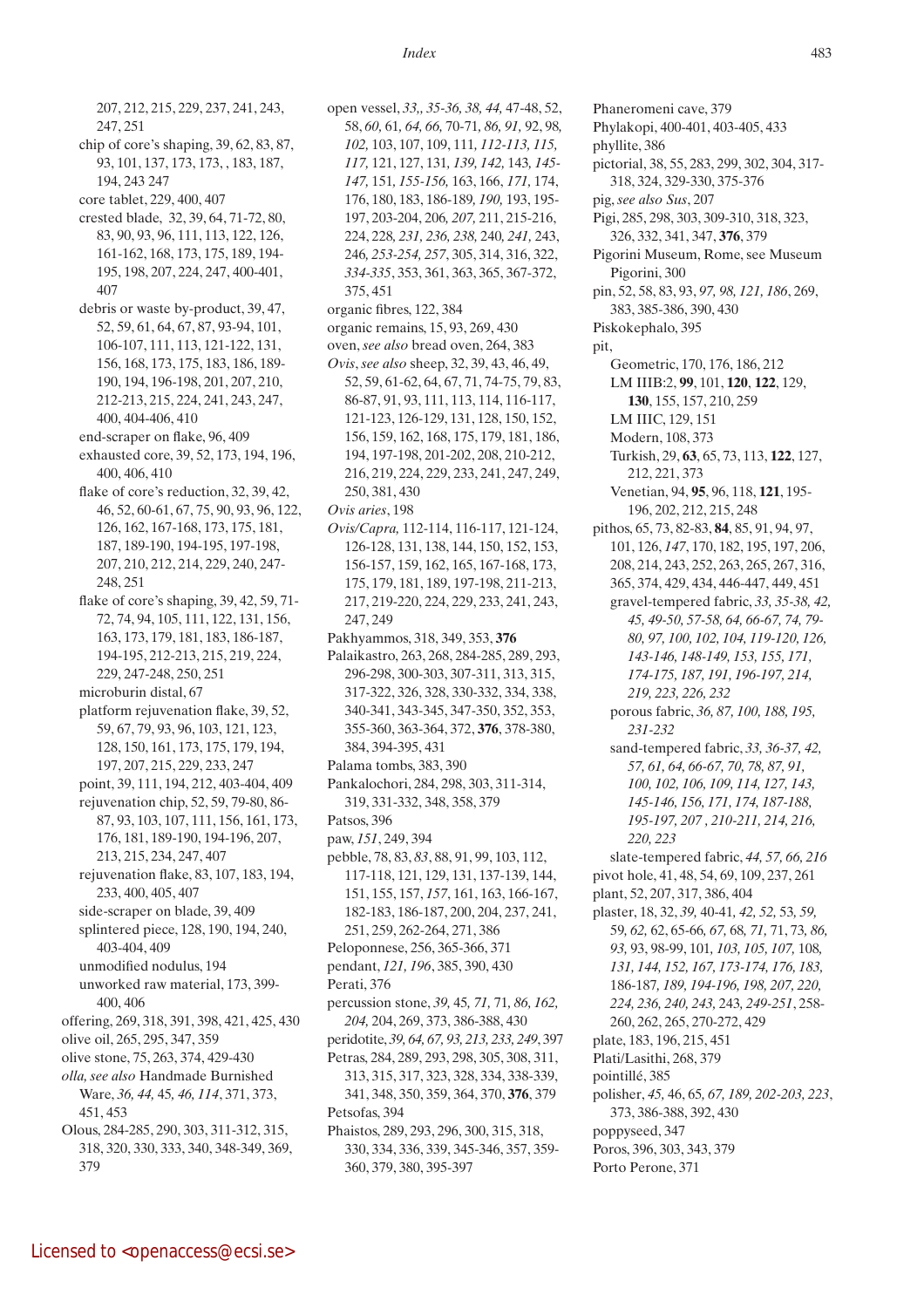Post-Minoan, *see also* unstratified material, 9, 252-257, 273, 369-371 potter's mark, 16, *145, 192*, 278, 286, 421, 426 potter's rubbing tool, *188*, *228*, 229, 263, 391, 430 potter's wheel pivot, 101, *103*, 263, 374, 430 pottery, groups of, burnt, 40, 43, 46, 52, 54, 59, 68, 449 coarse fabric, 273, 345, 349-360, 373, 375 counted shapes, 15, 433-434, 445-446 decorated, 40, 48, 59, 68, 78, 82, 94, 181, 203, 215, 273-335, 433-434, 444-445 kept, 433-434, 444-445 misfired, 273, 449 plain, 273, 335-349 rejected, 443-434 undecorated, 349, 433-434 Praesos, 379 preliminary dates, 15-16, 49, 68-69, 166 Preveliana, 323 Prosymna, 369 *psamiti*, 114 Psari Phoradha, 284, 311-312, 331, 339, 379 Pseira, 284, 318, 333, 339, 341, 348, 350, 352-354, 358-359, 379, 398, 400-402, 404 Psila Khomata, 312 Psychro cave, 293, 296, 327, 379 pumice stone, 18, *46,* 46*, 52, 60, 105,* 133*, 150,* 157*, 166, 179-180, 207, 224, 229, 233,* 235*, 235*, 269, 373, 385-386, 388- 389, 392, 430 Pylos, 86, 401, 404, 415, 421, 425 pyxis, *37, 50, 126, 143, 145, 149, 175, 179,*  190*, 192, 195, 208, 219,* 243*, 246,* 250*, 254, 256*, 313, 317-318, 330-331, **337**, 343, 363, 376, 397, 433, 451 basket-handled pyxis, **277**, 318, 331, 378 handleless pyxis, **277**, 317-318 miniature pyxis, 318, 349 side-handled pyxis, **277**, 317-318 quadruped, 62, 74, 87, 173, 203, 247, 249, 386, 391, 394-395, 430 quartz, *189* quartzite, 39, 162, 212, 233, 241, 388 quern, *150*, 386-387, 430 ram, 188, 394 razor, *64, 117, 206,* 206, 385, 390, 430 repoussé, 385-386, 391, 430 reuse, 29, 32, 40, 43, 49, 54, 57, 62, 68-69, 73, 75, 80-81, 83, 86, 93-94, 98, 107,

110, 115, 150, 163, 166-167, 198-199, 202, 204, 215, 220, 222, 228, 233, 237, 241, 247, 257, 258-260, 265, 269, 272, 335, 337, 372-374, 381, 389, 391, 429 Rhodes, 301, 330, 375, 430-431 Rhodo-Mycenaean vase, 394 rhyton, 126, 188, 247, 320, 327, 349, 367, 375, 389, 395-396, 433, 451 animal's-head rhyton, 313, 327 conical, *33, 45, 49, 50, 83, 89, 104, 106, 114, 118-119, 124, 126, 159, 163, 171, 176, 188, 191, 197, 219, 231-232, 246, 248, 254-255,* **277**, 281, 324-327 cup/rhyton, *159, 163, 167, 208, 223, 236, 246,* **277**, 280-281, 326-327, 451 cup/rhyton on a high stem, 327 wide-mouthed, *83, 119, 226, 246,* **277**, 324-327 rock crystal, *47, 59, 75, 101, 107, 111- 118, 121, 167, 173, 175, 235*, 269, 386, 390, 392, 430 rod, *60*, 104, 153, *202, 247*, 384 Roman Ditch, 109, 114, 123, 126, 165 roof construction, 40, 204, *219*, 258, 264-265 room/space, size of, 40-41, 48, 52, 65, 73, 82, 95, 98, 111, 199, 204, 264-265, **266**-**267**, function, 264-268, 374-375 Room A (LM IIIB:1, Building 1), **30**, 40- 48, 49, 54, 59, 68, 72, 75, 82, 85, 199, 260, 263, 265, 429-430, 446 Room A (LM IIIB:1, Building 2), **30**, 129-131, 262, 264, 271, 429 Room B, **30**, 40-41, 43, 48-49, 54, 262, 265, 446 Room B1 (LM IIIA:2, Building 2), 29, **31**, 235-236, 261, 429 Room B1 (LM IIIB:1, Building 2), **30**, 129, 131-133, 235, 237, 259, 261, 263-264 Room C, 29, **30**, 32, 40, 48, 49-62, 65, 68- 69, 71, 81, 94, 201, 259, 261, 264-265, 270, 373-374, 423, 439, 431, 444, 446 Room D, **30**, 32, 40-41, 43, 49, 53-54, 59, 62-72, 73, 79, 202, 259-261, 265, 267, 270, 373, 397, 446 Room E, 29, **30**, 73,79, 80, 95, 98-111, 113, 206, 208, 258-259, 262-265, 270, 272, 374, 430-431 pits in floor, 103-105 Room H, 29, **30**, 94-98, 101, 108, 182, 190, 259, 261, 263-265, 267, 374 Room U, **30**, 73, 80, 98, 101, 111-114, 216, 220, 261, 264-265, 374 Rosa Russa, 371 roundel, 16, *162*, 165, *210*, 240

Rousospition, 308 rubbish, 29, 43, 94, 98, 117-118, 121, 152, 181, 190, 195, 220, 229, 243, 267, 269, 389, 421, 424-425, 449 Rubbish Area Southeast (LM IIIA:2), 29, **31**, **122**, 221-234, 243, 430 Rubbish Area Southeast (LM IIIB:1), 29, **30**, 118, **122**, 123-128, 155, 163, 199 Rubbish Area North (LM IIIA:2), 29, **31**, 242-251, 271 Samonas, 289, 360, 379 sandstone, 45, 48, 62, 67, 80, 90, 107, 115, 229, 241, 259, 384, 386, 388 Sarandari/Palaikastro, 334 Sardinia, 301, 371-372, 375, 384, 386, 430-431 Sarkhos, 308 Sata, 284-285, **376**, 379 Satyrion, 371 saw, 386 schist, *see also* whetstone, 68, 81, 87, 111, 189, 207, 247, 251, 386, 388, 418 scoop, 345, 347, 358 scrap bronze, 384, 387, 392, 430 scraper, 385, 403-404 sea urchin, *see also* shells (*Paracentrotus*), 43, 263, 430 seal stone, *87*, 88, *207, 234*, 234, 269, 395, 431 sealing, 15-16, 18, *86*, 86, 180, 198, *243*, 295, 328, 331, 343, 395 Serra Castello, 371 Sfakia/Siteia, 302, 332 Sfakia/west Crete, 332 shaft (storage-pit), **40**, 41, 43, 46, 73, 75, 82-83, 85, 199, 263, 265, 267, 373-374, 429-430 sharpener, 233, 385-386 sheep, *see also Ovis*, 198, 381, 391-392, 421 sheet, *74, 79, 159, 233, 247*, 384-386, 391, 430 shells, 15, 17-18, 39, 43, 46-47, 52, 59, 61, 67, 71, 79-80, 83, 86, 88, 91, 93, 105, 107, 111, 115, 118, 121-123, 126-129, 131, 133, 137-139, 144, 150, 152-153, 155-157, 159, 162, 165-169, 173-174, 179, 182-183, 187, 197-198, 201-202, 210, 219, 224, 229, 233-236, 240-241, 243, 249-250, 257, 269, 373, 381, 386, 389, 390, 404, 430 *Acanthocardia*, 163, 179, 234, 240 *Arca*, 46, 67, 79, 83, 88, 91, 111, 115, 126, 127, 128, 139, 144, 155, 162, 165, 166, 174, 179, 197, 219, 224, 229, 233-234, 240, 249-250 *Barbatia*, 229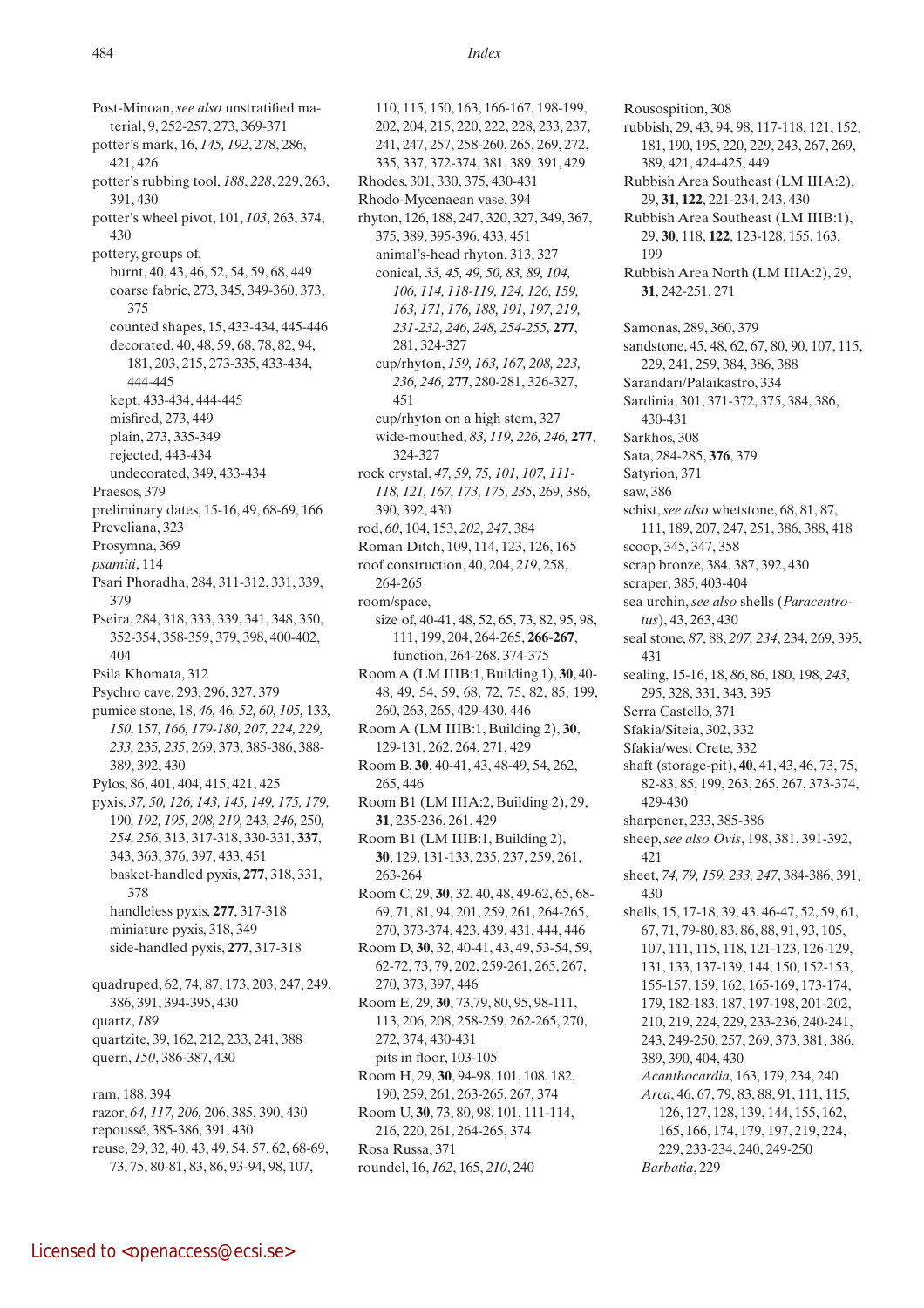*Cerastoderma*, 39, 126, 128, 139, 144, 167, 173, 229, 234-235, 241 *Cerithium*, 47, 126, 169, 219, 229, 249 *Charonia*, 144, 224 *Charonia sequenzae*, 39, 155, 168 *Columbella*, 47, 107 *Conus*, 47, 79-80, 144, 174, 229, 240 *Cyclope*, 47 *Cymatium*, 234 *Cypraea spurca*, 144, 150 *Donax*, 46 *Eobania*, 234 *Glycymeris*, 59, 61, 67, 79, 88, 107, 121-123, 126, 128, 131, 137, 139, 144, 150, 152-153, 155-157, 159, 162, 166-167, 168, 173, 197, 201, 229, 233-235, 240-241, 249, 257, 390 *Glycymeris pilosa*, 233 *Helix*, 139, 234 *Mactra*, 163, *Monodonta*, 46, 79, 83, 166, 168, 234 *Murex*, 46-47, 52, 61, 71, 79, 83, 86, 91, 111, 129-127, 129, 131, 139, 150, 157, 162, 165, 166, 168, 173, 179, 197-198, 202, 224, 229, 233- 236, 249, 257, 359, 381, 386, 389 *Mytilus*, 93, 229 Oyster, fossil, 52, 88, 152, 179, 229 *Paracentrotus*, 174, 179 *Patella*, 118, 127-128, 144, 156, 162, 165-166, 168, 179, 202, 229, 234, 236, 257 *Pinna*, 39, 59, 105, 107, 121, 126, 128, 139, 150, 152-153, 156, 162, 165, 167-168, 174, 197, 187, 197, 224, 229, 234, 236, 243, 257 *Rumina*, 167 *Spondylus*, 46, 67, 71, 79, 93, 115, 118, 121, 127-128, 131, 133, 139, 144, 150, 152, 155-156, 159, 165, 167- 168, 174, 179, 198, 201, 210, 219, 224, 229, 233, 241, 249 *Tapes*, 138, 234 *Venus*, 234 shelves, 40, 53, 59, 265, 429 shield, 386, 430 shrine, 269, 296, 327, 330, 332, 346-347, 349, 355-356, 357, 379, 395-396, 421, 423, 430-431 Sinda, 371 Siphnos, 67, 384, 431 Sissi, **376** Siteia, 315, 326, **376** Siteia Museum, 372, 394 Sklavoi/Farmakokefalo, 315, 327, 372 Skoteino cave, 308, 379 slab (stone), 32, 40-41, 43, 46, 53-54, 62, 68, 73, 75, 88, 108, *110*, 118, 129, 157,

161, 166, 180, 235-237, 240-241, 259- 264, 360, 373-374, 429 slag, 18, *67,* 98*, 167-168, 210, 248*, 269, 384, 392, 430 slingstone, *60, 101*, 389 Souda, 297 South of Building 1 (LM IIIA:2), **31**, 216-220 Space A-D (LM IIIA:2), 29, **31**, 199- 204, 205, 260, 262, 264-265, 375, 387, 429 Space E (LM IIIA:2), **31**, 103, 199, 204- 210, 260, 265, 271, 392 Space F (LM IIIA:2), **31**, 204, 210-212 Space G (LM IIIA:2), **31**, 204, 212, 215 Space G (LM IIIB:1), 29, **30**, 54, 82-94, 95, 187, 258-259, 261-265, 267, 269- 270, 272, 374, 429 Space H (LM IIIA:2), **31**, 204, 212-216, 243, 258, 262, 430, 449 Space I (LM IIIB:1), 29, **30**, 68-69, 72- 81, 97, 108-109, 262, 267, 373, 392 Sparta, 425 spatula, *247*, 385, 430 spindle whorl, *see also* bead/button/ spindle whorl, 16, *107, 126, 189*, 194, 381-383, 430 "spinning bowl", 345 spit stand, *198*, **351**, 359-360, 451 stag, *see also Cervus, Dama,* deer, *144* stag beetle, 39, 395 Stamnioi, 285, 312, 315, 323, 326, 339, 343-344, 372, 379 stand, *44,* 66*, 71, 85, 92, 114, 120, 147- 148, 171, 192, 208-210, 233-234, 254- 256*, 329, 365, 397, 434, 452 broad-legged stand, **277**, 329-330, 345 cylinder-shaped stand (snake tube), **351**, 356-357 fenestrated stand, **277**, 329-330 Stavrokhori, 326 Stavromenos, 312, 315, 318, 323, 328 Stavros Galias, 324, 328 steatite, 39, *67, 72*, 78, *186*, 194, 196, *198*, 213, 219, 247, 383, 386, 390, 392, 430 step, 68, 81, 95, 98, 101,108, 260-262, 267 stirrup jar, *38, 50, 57, 85, 107, 146, 165, 176, 178, 180, 189, 193, 197, 215, 226, 252, 254-257,* 367-371, 374, 391, 433, 445, 452 inscribed, *see also* inscriptions, 9, 18, 29, 174, 265, 294-297, 414-419, 420-425 large (storage) stirrup jar, *33-36, 42, 44, 50,* 52*, 55-58,* 59*, 64, 66,* 73*, 74,*  77*, 79,* 80, *85-87,* 88*, 89,* 96-97*, 100,*  101*, 104,* 105, *106,* 109*, 117-119, 126, 131, 136, 139, 144-146, 148-*

*149, 156, 159, 163, 170-171, 175, 179-181,*190*, 191, 206,* 208*, 211, 212, 214, 219, 221-222,* 224*, 226, 228, 232-233, 242, 244, 246, 247, 249, 252-257,* 273, **277**, 294-297, 334, 345, 360, 362-363, 373, 378, 431, 446, 452-453 medium-sized stirrup jar, *37, 44-46, 58, 92, 97, 128, 139, 143-146, 151, 178, 188, 197, 212, 222, 229, 232, 249, 252, 257,* **277**, 297-298, 452 miniature stirrup jar, *101, 132, 193, 242,* **277**, 298, 300-302, 349, 372, 378, 452 Minoan imitation of Mycenaean FS 182, 300, 377-378 oversized, *56*, 59, *149,* 294, 373, 375 small stirrup jar, *34-38, 42, 54, 57-58,*  73*, 83, 87, 89,* 96-98, *100,* 101, 106*, 107, 111, 117, 120, 127, 142, 145- 146, 170, 174, 178-179,* 190*, 195,*  196*, 197, 226, 253-257,* **277**, 285, 293, 299-301, 332, 340, 364, 373, 375, 377-378, 431, 452 straight-sided stirrup jar, *109, 145*, 299, 301, 378 stone circle, **40**, 41, 43, 373 stone block, *see also* potter's wheel pivot, *103*, 263 stone structure/construction, 54, 73, 75, 83, 259, 265, 267, 374 stone tool, 16, 39, *90*, 374, 383-384, 386- 389, 392, 404, 430 stone vase, *39, 45,* 46*, 52, 64, 67, 93, 128, 137, 150, 167, 179, 189,* 198*, 203,*  207*, 213, 228, 233-234,* 243*, 249*, 394, 396-398 stone wedges, 54, 261 stone, worked, *90* stopper, 16, *52*, 93, *110*, 163, 167, *180, 203*, 228, 233, 233, *243*, 243, *249*, 257, 265, 328, 391, 431 storeroom (storage), 242, 265, 297, 308, 317, 331, 334, 359, 365, 373, 395, 430 storey, 264, 268, 369, 429 strap, 83, 384-385, 430 Stratigraphical Museum, Knossos, 328, 356, 362 straw, 39, 90, 94, 107, 163, 167, 178, 180, 204, 219, 259, 353 Street between Buildings 1 and 3, 117- 122, 268 stucco, 18, 90 Stylos, 285, 289, 328, 331-332, 341, 348, **376**, 379 Subapennine culture, 371, 431 "Subminoan", 346, 396 sucking-calf, 93 *Sus*, *see also* boar and pig, 32, 39, 43,